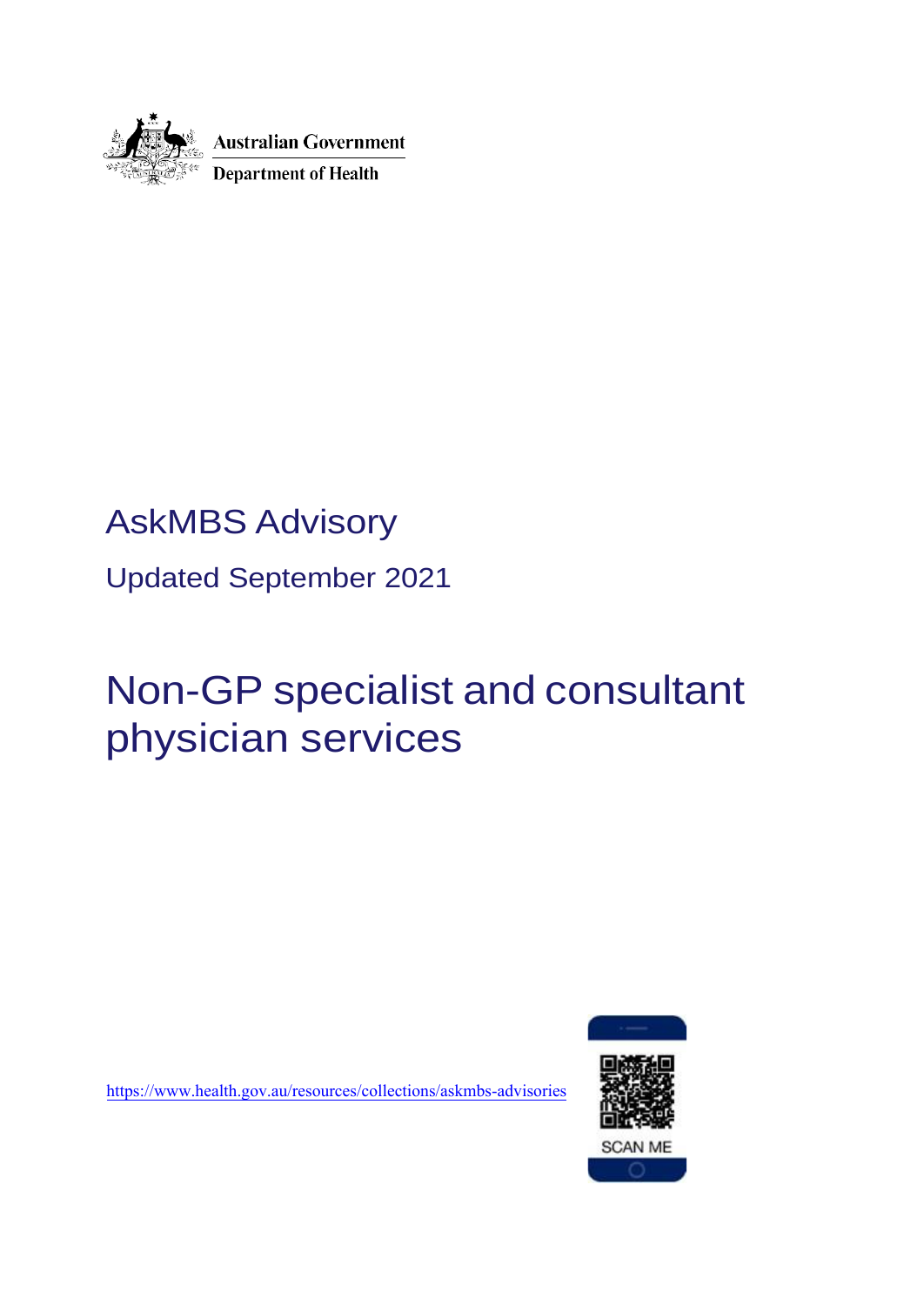

# Table of contents

### [Introduction](#page-2-0)

#### 1. [Referrals](#page-3-0)

1.1 – What is the role of referrals in the relation to [the MBS?](#page-3-0)

1.2 – How long do [referrals](#page-4-0) last?

1.3 – [Do referrals have to be to a named specialist?](#page-4-1)

1.4 – Can a doctor [refer themselves](#page-5-0) to a specialist?

1.5 – [Is a referral still valid if the referring GP or specialist changes practice or retires after](#page-5-0)

issuing the [referral?](#page-5-0)

1.6 – Can I bill an initial [attendance](#page-5-1) every time I accept a referral?

#### 2. MBS services [in public](#page-7-0) hospital

2.1 – [When is it permissible for specialists working in public hospitals to bill the MBS?](#page-7-1)

2.2 – What [determines](#page-7-2) whether a patient is public or private?

2.3 – [Why are Medicare benefits paid at different rates?](#page-8-0)

2.4 – How do referrals work within public [hospitals?](#page-8-1)

2.5 – [Can registrars](#page-8-2) make referrals?

2.6 – How do locum [arrangements](#page-9-0) apply to referrals within hospitals?

2.7 – [What are the arrangements for continued specialist care following a patient's](#page-9-1) [discharge](#page-9-1) from hospital?

#### 3. [Co-claiming](#page-10-0) multiple items for the same patient on the same day

3.1 – [When can I bill multiple attendance items for the same patient on the same day?](#page-10-0) 3.2 – When can I bill an [attendance](#page-10-1) item with a procedural item?

#### 4. Specialist [telehealth](#page-12-0) services

4.1 - [What specialist telehealth services were available prior to the COVID-19 services?](#page-12-0) 4.2 – [What is the difference between the pre-existing telehealth services and the](#page-13-0) [telepsychiatry services?](#page-13-0)

4.3 – [What are the differences between pre-existing telehealth services and the new](#page-13-1) COVID-19 [telehealth and telephone services?](#page-13-1)

4.4 – [Can a practitioner bill a COVID-19 initial specialist consultation by video by](#page-14-0) [videoconference or telephone \(item 91822 or 91832\) and then a face-to-face initial](#page-14-0) [specialist consultation \(item 104\)?](#page-14-0)

4.5 – [If a patient is eligible for the pre-existing specialist telehealth service, can a](#page-14-1) [practitioner bill these items instead of the COVID-19](#page-14-1) telehealth specialist items?

#### 5. Consultation physician treatment and [management](#page-16-0) plans

5.1 – [When can I bill items 132 and 133?](#page-16-0) 

5.2 – [When can I bill items 135 and 132?](#page-16-1) 

5.3 – [When can I bill items 137 and 132?](#page-17-0)

5.4 – [When can I bill items 141 and 132?](#page-17-1) 

#### 6. Case [conferences](#page-19-0)

6.1 – [What are the MBS arrangements for case conferences by specialists, consultant](#page-19-1) physicians [and consultant psychiatrists?](#page-19-1)

[AskMBS](#page-17-1) metrics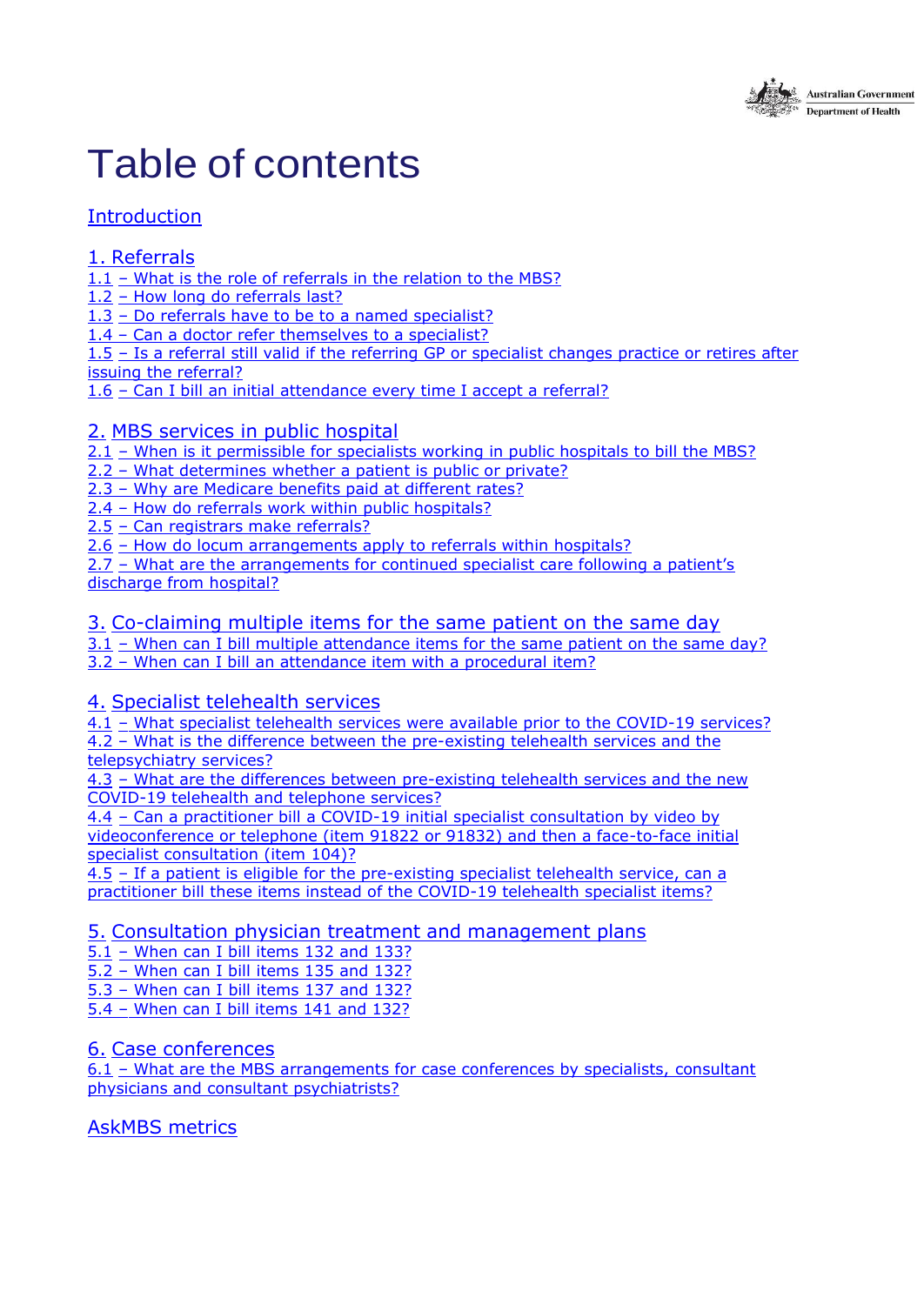## Introduction

**Australian Government** epartment of Health

<span id="page-2-0"></span>The AskMBS advice service is located in the Australian Government Department of Health (the Department). AskMBS is an email service [\(askmbs@health.gov.au\)](mailto:askmbs@health.gov.au) providing information and advice to health providers and other users of the Medicare Benefits Schedule (MBS) on the interpretation and application of MBS items, explanatory notes and associated legislation, to assist them in billing Medicare correctly.

In this and other AskMBS advisories we provide targeted advice on 'hot' topics, i.e. topics on which we get many enquiries. We will publish future advisories on a quarterly basis as well as *ad hoc,* should we identify a need.

We expect that each advisory will focus on a particular provider group or area of practice and non-GP specialist and consultant physician services are the subject of this issue. The issues addressed in this advisory, in a question and answer format, are:

- 1. Referrals
- 2. MBS services in public hospitals
- 3. Co-claiming multiple items for the same patient on the same day
- 4. Specialist telehealth services (including COVID-19 services)
- 5. Consultant physician treatment and management plans
- 6. Case conferences

At the end of the advisory we also provide metrics on our performance against key performance indicators. The complete MBS and a range of related information resources are available at: [MBS Online.](http://www.mbsonline.gov.au/)

Note that some of the information in this advisory is necessarily broad in nature, reflecting AskMBS responses to a range of enquiries. Please contact AskMBS for clarification of any specific issues. Note also that, for the sake of brevity, the term 'specialist' is taken here to refer to both non-GP specialists and consultant physicians, except where further distinction is required.

Note also that the information in this advisory is current and accurate as of September 2021. Medicare policy changes over time in response to a range of factors, and providers of MBS services should maintain their awareness of current policy settings and item requirements by monitoring advice issued by the Department of Health through channels such as direct communications and MBS Online, and by seeking clarification from AskMBS when necessary.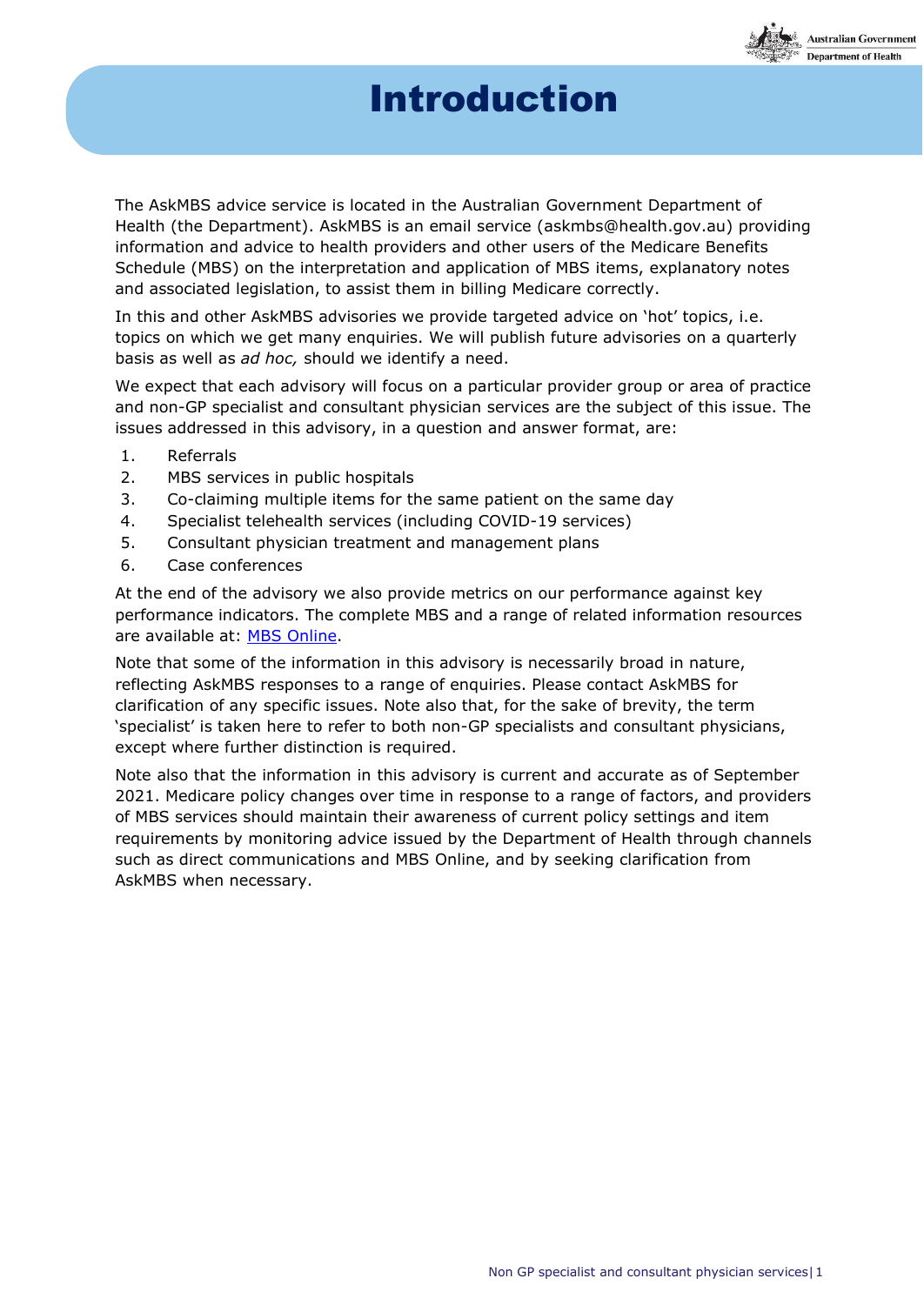

### 1. Referrals 1. Referrals

#### <span id="page-3-0"></span>1.1 What is the role of referrals in relation to the MRS?

The current Medicare referral system was developed in conjunction with the medical profession and the Australian Medical Association. The system supports the concept of the GP as gatekeeper for referred services, in recognition that GPs play a major role in the primary care of their patients and should generally be the first point of contact in determining the treatment a patient receives.

The referral system was introduced to allow medical practitioners to refer patients to specialists where their specific skills and expertise are required to assist with the diagnosis and treatment of the patient. It is not intended to allow medical practitioners to refer patients to themselves. For a valid referral, a referring practitioner must:

- consider the need for the referral;
- identify themselves as the referring practitioner;
- explain the reason for the referral, including providing relevant clinical information about the patient's condition for investigation, opinion, treatment and/or management; and
- sign and date the referral. Electronic referrals can meet these requirements if the referral complies with the *Electronic Transactions Act 1999* (The ETA Act). See below for more information on signing electronic referrals.

A patient may consult any specialist directly without obtaining a referral from another medical practitioner, but these attendances will attract a Medicare benefit under a nonreferred item at the lower non-referred rate, rather than the referred specialist rate (unless the patient is a medical practitioner who has referred themselves).

If a practitioner accepts a referral related to a specific specialty, it is not appropriate to bill referred attendance items under that referral where the service is not related to that specialty. In this case, the appropriate non-referred 'other medical practitioner' item in MBS Group A2 should be billed.

A referral (named or unnamed) is valid only for the services rendered by the practitioner who accepts that referral. Once a service has been rendered using that referral, it cannot be shared or transferred to another specialist. A patient cannot change specialists without obtaining a new referral from their GP. If the treating specialist is unavailable (e.g. they are on leave and are not replaced by a locum) and another specialist attends the patient, the appropriate non-referred attendance items are to be billed.

It should be noted that where a non-specialist medical practitioner acts as a locum for a specialist or consultant physician, or where a specialist acts as a locum for a consultant physician, Medicare benefits are only payable at the level appropriate for the particular locum—e.g. GP level for a GP locum and specialist level for a referred service rendered by a specialist locum.

Medicare benefits are not payable where a practitioner is not eligible to provide services attracting Medicare benefits acts as a locum for any practitioner who is eligible to provide services attracting Medicare benefits.

Note also that while the terms 'referral' and 'request' are often used interchangeably, a 'referral' is required to a specialist or consultant physician for a referred specialist attendance item listed in the General Medical Services Table and does not constitute a request for diagnostic imaging or pathology. A 'request' is required for services contained in the Diagnostic Imaging Services Table and the Pathology Services Table. These are legal terms and are specified in the legislation which governs the MBS.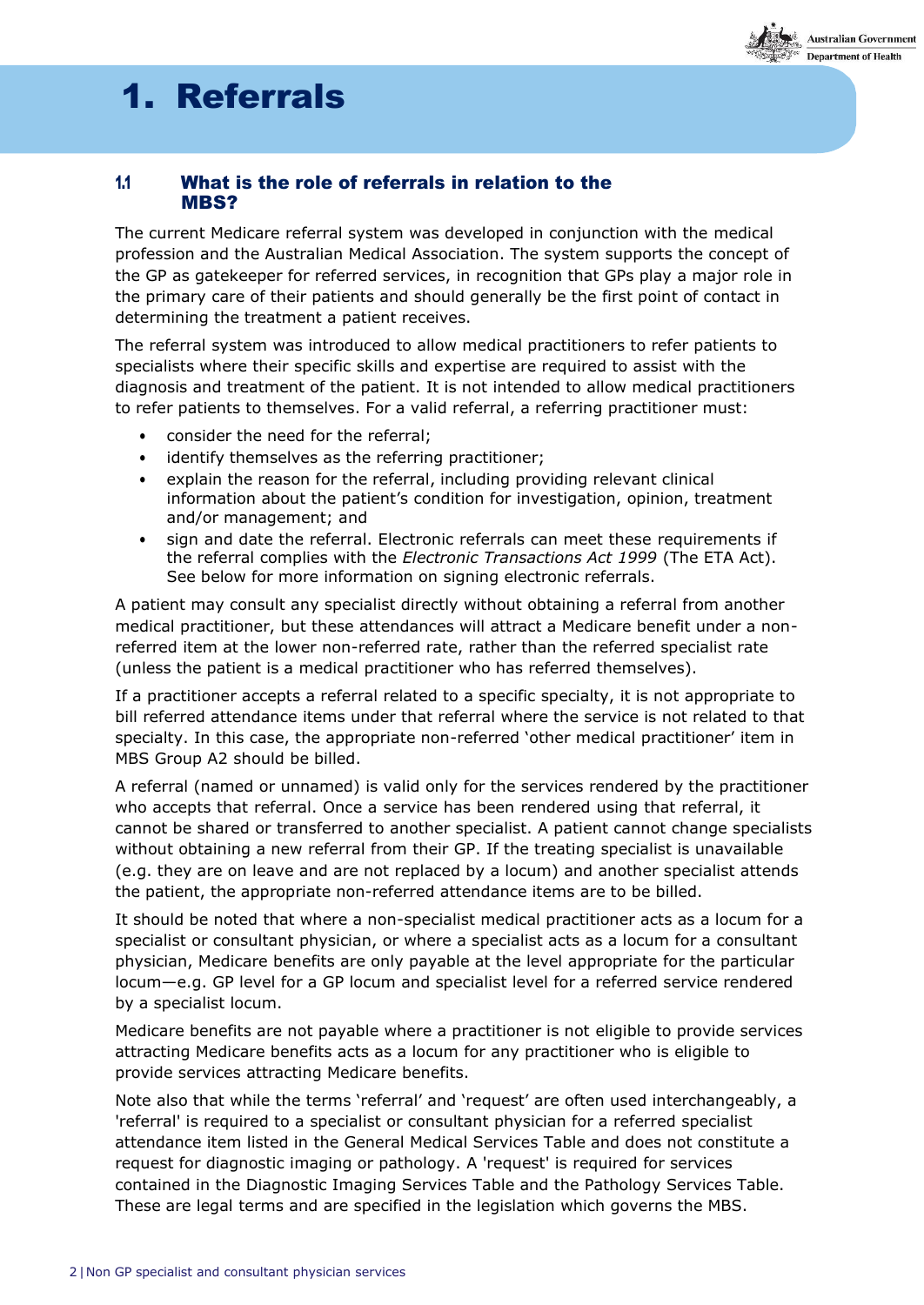

#### *Electronic signatures*

It is sufficient to indicate on the face of the electronic referral that it has been 'signed electronically' by the referrer, provided that the specialist or consultant physician, as the person accepting the referral, consents to this approach.

This means that a specialist or consultant physician could accept an electronic referral which simply states that it is "digitally signed by [provider name]". If a referral is clear in the reasons for the referral and identifies the referring party and is submitted electronically, then there would be no need for a hard copy signature. Examples of electronic signatures include:

- a hard copy document which is signed and then provided electronically (e.g. by fax);
- a typed signature block at the end of an email (e.g. Yours faithfully, Dr Joan Brown) which has been sent from Dr Brown's email account;
- a pdf which has been electronically signed; or
- medical software which requires doctors to log on (with a password) in order to generate and securely send a referral to a specialist.

There is no requirement for the software to store or attach a scanned hard copy of the doctor's signature, provided:

- there is an appropriately reliable method for ensuring that the referral was actually authorised by the named doctor; and
- the practice saves, stores and retains access to electronic referrals so they can be retrieved unaltered (e.g. where the Department of Health requests a copy).

#### <span id="page-4-0"></span>1.2 How long do referrals last?

A referral is valid for the period specified in the referral, which is taken to commence on the date of the specialist's first service covered by that referral, not the date of the referral itself. Where the referral originates from a practitioner other than a specialist, usually a GP, and no validity period is specified, the referral is valid for a default period of 12 months. However, the referring practitioner can specify a period of more or less than 12 months, including indefinite validity. If the practitioner accepting the referral is in any doubt about its intended duration, they should clarify this with the referring practitioner.

Where a referral is from one specialist to another, it is valid for three months, except where the referred patient is an admitted hospital patient. For admitted patients, the referral is valid for three months or the duration of the admission whichever is the longer. While specialists can specify that a referral is valid for less than three months, should they consider it appropriate to do so, they cannot specify a referral lasts for a period longer than three months.

As noted above, the period of a referral's duration commences when the specialist provides the first service. This means that there could be a gap (potentially of more than 12 months) between when the GP referred the patient and when the specialist sees the patient. In these circumstances, the specialist may wish to contact the patient's referring GP to see if the referral is still clinically relevant and/or necessary, and whether there is any new information. The specialist may also ask the patient to seek a new referral. However, the referral will still be valid for the purposes of the MBS.

#### <span id="page-4-1"></span>1.3 Do referrals have to be to a named specialist?

Referrals for services in a community setting (i.e. not a public hospital outpatient setting) do not need to be made out to a named specialist or consultant physician.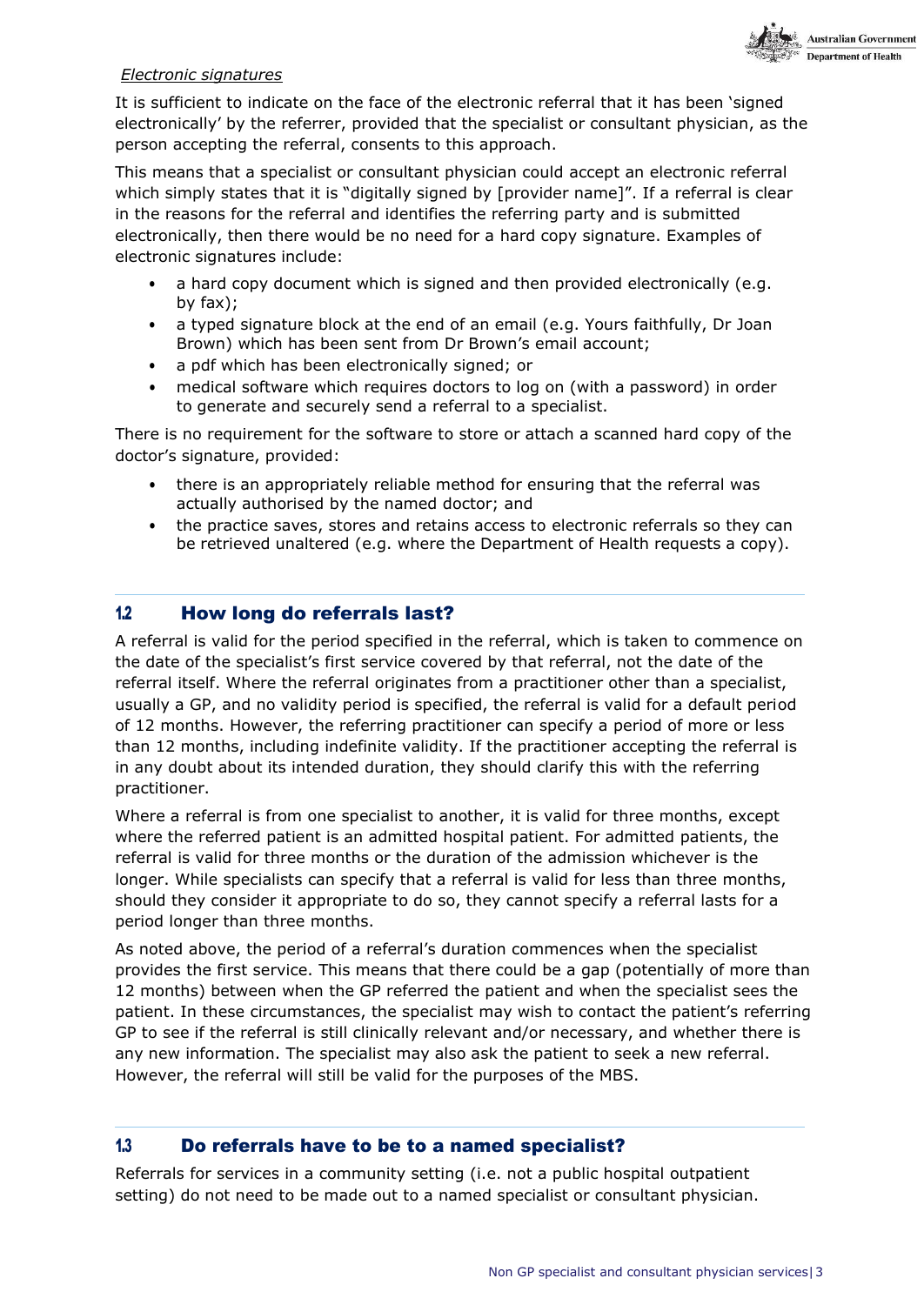

<span id="page-5-0"></span>Named referrals have a special role in relation to MBS services provided in public hospitals. (See advice in Section 2: MBS services in public hospitals.)

However, where a specialist is named, the patient can still choose to see a different specialist (within the same specialty) than the one named on a referral, provided this choice is made prior to the commencement of the patient's course of treatment. It is not necessary for the patient to revisit their GP to obtain an updated or new referral.

Equally, subject to anti-discrimination legislation, any receiving practitioner is not obliged to accept any referral, whether named on the referral or not.

However, if a specialist is named, it is best clinical practice for the patient to receive treatment and/or management from that specialist, and for that specialist to communicate the outcome to the GP managing the patient's care.

If it is an emergency, or if the referral has been lost, stolen or destroyed, a written referral does not need to be received before providing an initial service to the patient. In these circumstances the medical record should contain a note with the words "lost referral" or "emergency". However, a referral must be received prior to any subsequent services.

Non-MBS services and the fees charged for them are a matter for the practitioner and the patient.

#### 1.4 Can a doctor refer themselves to a specialist?

Yes. Medical practitioners may refer themselves to consultant physicians and non-GP specialists and Medicare benefits are payable at referred rates

#### 1.5 Is a referral still valid if the referring GP or specialist changes practice or retires after issuing the referral?

Yes. When a referring practitioner leaves a practice, retires, dies or gets a new provider number, a referral from that practitioner continues to be valid for the original period of the referral, as long as the referring practitioner's provider number was open/valid on the date the referral was made.

If a referring practitioner is no longer practising, a practitioner who has replaced the referring practitioner can choose to:

- retain the existing referral and assume the role of the referring practitioner; or
- issue the patient with a new referral with themselves as the referring practitioner.

As noted above, any receiving practitioner is not obliged to accept any referral, whether named on the referral or not. In these circumstances, the specialist may wish to satisfy themselves that the information in the referral letter is up to date and that advice given by the specialist will be appropriately actioned. They may also ask for a new referral.

#### <span id="page-5-1"></span>1.6 Can I bill an initial attendance every time I accept a referral?

An initial attendance can only be billed once in a single course of treatment, which is defined as including:

- the initial attendance on the patient by a specialist;
- the continuing management or treatment up to and including the stage when the patient is referred back to the care of the referring practitioner; and
- any subsequent review of the patient's condition by the specialist that may be necessary,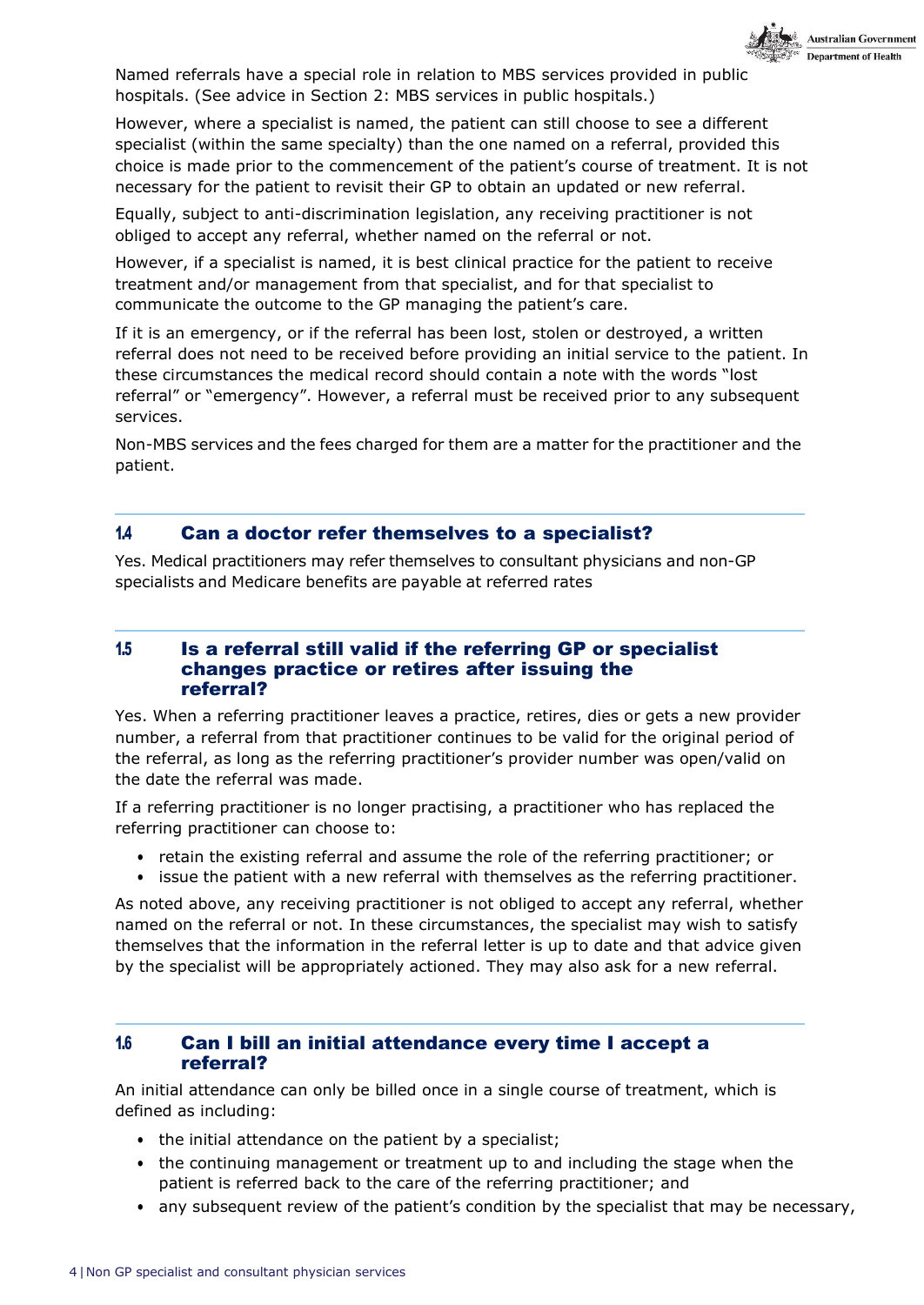

whether the review is initiated by the referring practitioner or by the specialist.

The receipt by a specialist of a new referral, following the expiration of a previous referral for the same condition(s), does not necessarily indicate the commencement of a new course of treatment allowing the billing of an initial attendance. In the continuing management / treatment situation the new referral is to allow the billing of referred rather than non-referred items and the payment of benefits at the referred rate rather than the lower non-referred rate. Another initial attendance may be billed, and another single course of treatment commenced, if:

- the patient develops a new or unrelated condition, and there is a new referral in place related to that condition; or
- the patient's condition remains substantially the same but a significant period of time (more than 9 months) has elapsed since the previous attendance, so as to warrant a new history and assessment, and a new valid referral is in place for the new attendance.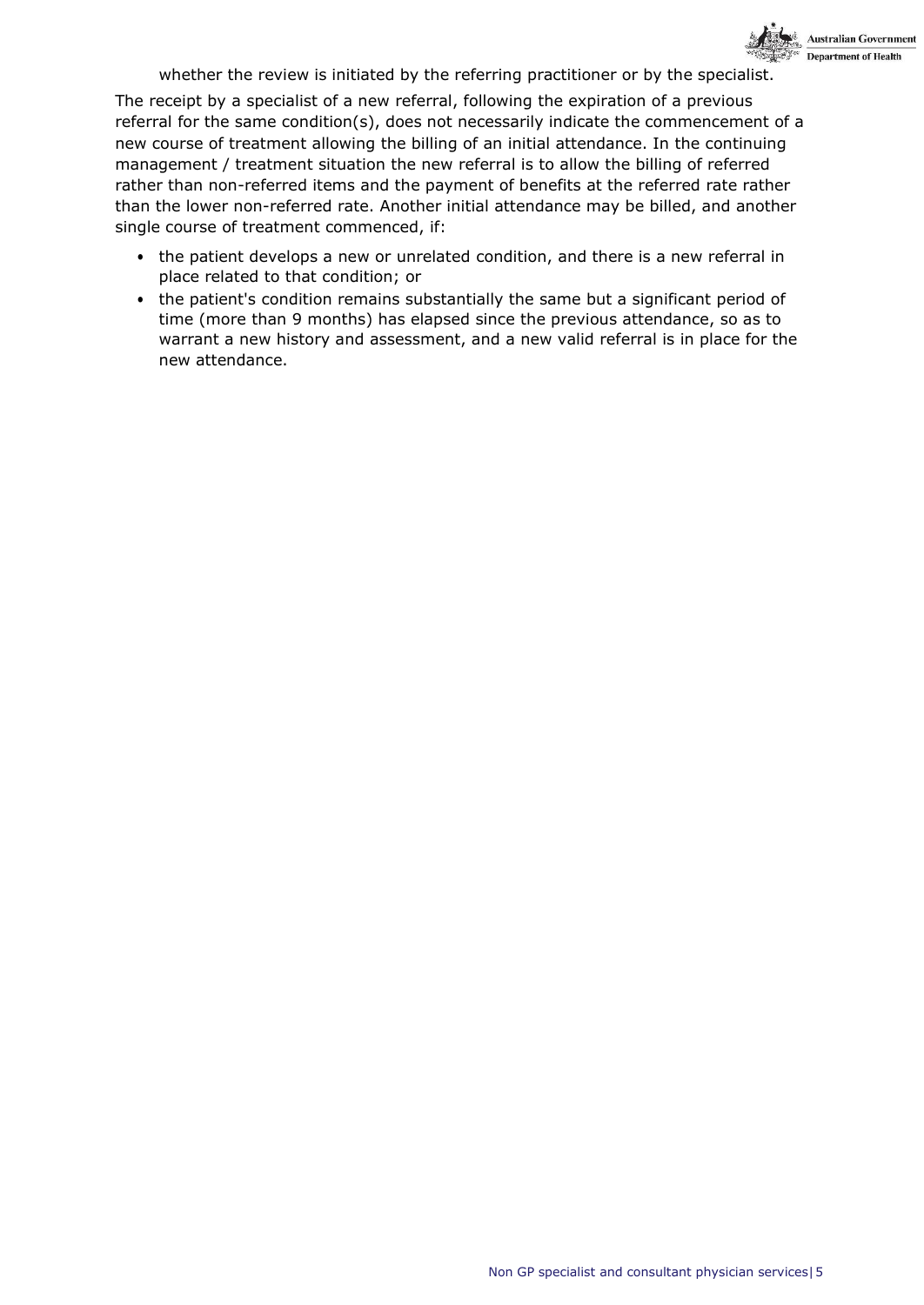

## <span id="page-7-1"></span><span id="page-7-0"></span> $2<sup>1</sup>$ **MBS services in public** hospitals

#### 2.1 When is it permissible for specialists working in public hospitals to bill the MBS?

MBS services provided in public hospitals must comply both with the rules for the claiming of Medicare benefits under the Health Insurance Act 1973 (the Act), and with the requirements of the National Health Reform Agreement, which governs the provision of MBS services to private patients in public hospitals.

It is only permissible for salaried specialists working in public hospitals to bill the MBS when they are providing services to their private patients under rights of private practice. All services to public patients, including any diagnostic tests, must be provided free of charge. Bulk billed services are not 'free of charge' because, while there may be no out-of-pocket cost for the patient, the Medicare benefit paid is a cost to the Commonwealth.

A key provision in the Act is subsection 19(2), which prohibits the payment of Medicare benefits for medical services rendered under an arrangement with the Commonwealth, a state or territory, a local governing body or an authority established under Commonwealth, state or territory law.

In broad terms, this means that Medicare benefits are not payable for a medical service also funded by another form of payment from one of the entities listed in subsection 19(2). This is generally known as 'double dipping'.

For example, Medicare benefits are not payable for a service provided by a salaried medical practitioner working in a public hospital if the service is provided at the same time as the practitioner is being paid a salary by the relevant state or territory government. However, under long-standing arrangements, it is possible for salaried practitioners employed within public hospitals to exercise rights of private practice while working within those hospitals and see their own patients on a private basis, and to bill Medicare in respect of those services.

As long as there is a clear demarcation between a practitioner's public (salaried) and private (MBS) work, no breach of subsection 19(2) should occur.

No component of the care provided to a patient (such as diagnostic tests, pathology, diagnostic imaging, or follow-up appointments) can be billed to the MBS if the patient is treated as a public patient for the purposes of the National Health Reform Agreement.

#### <span id="page-7-2"></span>2.2 What determines whether a patient is public or private?

It is fundamentally a matter of patient choice whether the patient is public or private. A number of provisions in the National Health Reform Agreement (especially clauses G17, G18, G19 and G20) relate to the distinction between public and private hospital patients and set out central principles underscoring the patient's right to choose, free of influence from the hospital, to be treated as a public patient.

Where a patient chooses to be treated as a public patient, all components of the public hospital service (such as pathology and diagnostic imaging) will be regarded as a part of the patient's treatment and will be provided free of charge. In particular, note that:

• An eligible patient presenting at a public hospital emergency department will be treated as a public patient, before any clinical decision to admit. On admission,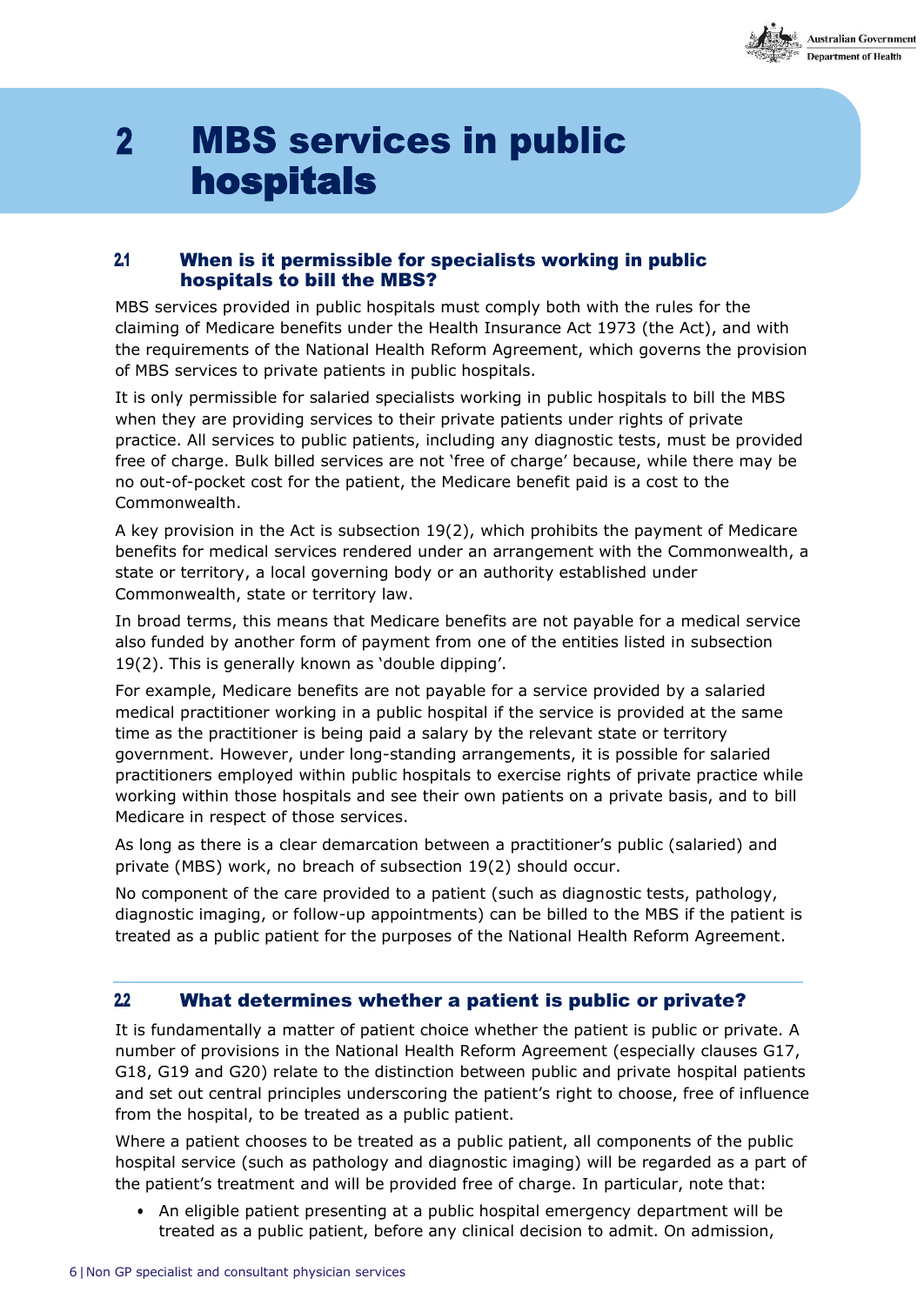

the patient will be given the choice to elect to be a public or private patient.

- An eligible patient presenting at a public hospital outpatient department will be treated free of charge as a public patient unless the patient has been referred to a named medical specialist who is exercising a right of private practice and the patient chooses to be treated as a private patient.
- Referral pathways must not be controlled so as to deny access to free public hospital services.

#### <span id="page-8-0"></span>2.3 Why are Medicare benefits paid at different rates?

Medicare benefits are paid at different rates depending on the setting of the service. MBS services rendered to a private patient as part of an episode of hospital treatment are rebated at 75% of the MBS fee. MBS services eligible for provision in an out-of-hospital or community setting are rebated at 85% (or 100% for GP attendances). While some MBS services can be provided in either setting, if a service is only rebated at the 75% rate the item only applies to a service performed or provided in a hospital.

Bulk billed diagnostic imaging services are rebated at 95% of the MBS fee.

For MBS purposes, the benefit amount does not depend on whether or not a patient has signed an admission form. If a patient has an operation which includes an item with only a 75% rebate and other services formed part of this operation, then all services are only payable at the 75% rate.

#### <span id="page-8-1"></span>2.4 How do referrals work within public hospitals?

Under the National Health Reform Agreement, which governs the provision of MBSeligible services to private patients in public hospitals, patients presenting at a public hospital outpatient department, wishing to be treated as a private patient by a specialist exercising rights of private practice, must be in possession of a named referral at the time of presentation.

Where a referral is generated during an episode of hospital treatment for a private patient service provided or arranged by that hospital, benefits will be payable at the referred rate if the account, receipt or assignment form is endorsed 'Referral within (name of hospital)' and the patient's hospital records show evidence of the referral (including the referring practitioner's signature or an entry in an electronic record that complies with the Electronic Transaction Act 1999).

Referrals for private in-patients do not require a referral letter or note to a named specialist but the hospital record (e.g. the patient's chart) should describe the patient's condition and evidence of the referral.

If a medical practitioner's provider number is used to raise a referral, that medical practitioner is taking responsibility for the accuracy and appropriateness of the referral. Referrals should not be made by an intern or registrar using another practitioner's provider number.

#### <span id="page-8-2"></span>2.5 Can registrars make referrals?

Generally a registrar has referral rights under a valid provider number. However, registrars, resident medical officers, interns and principal house officers are not considered specialists for the purposes of claiming Medicare benefits and therefore their referrals are valid for 12 months by default or for another period specified in the referral. However, a hospital referral for a professional service to a private patient in a hospital is valid until the patient ceases to be a patient in the hospital.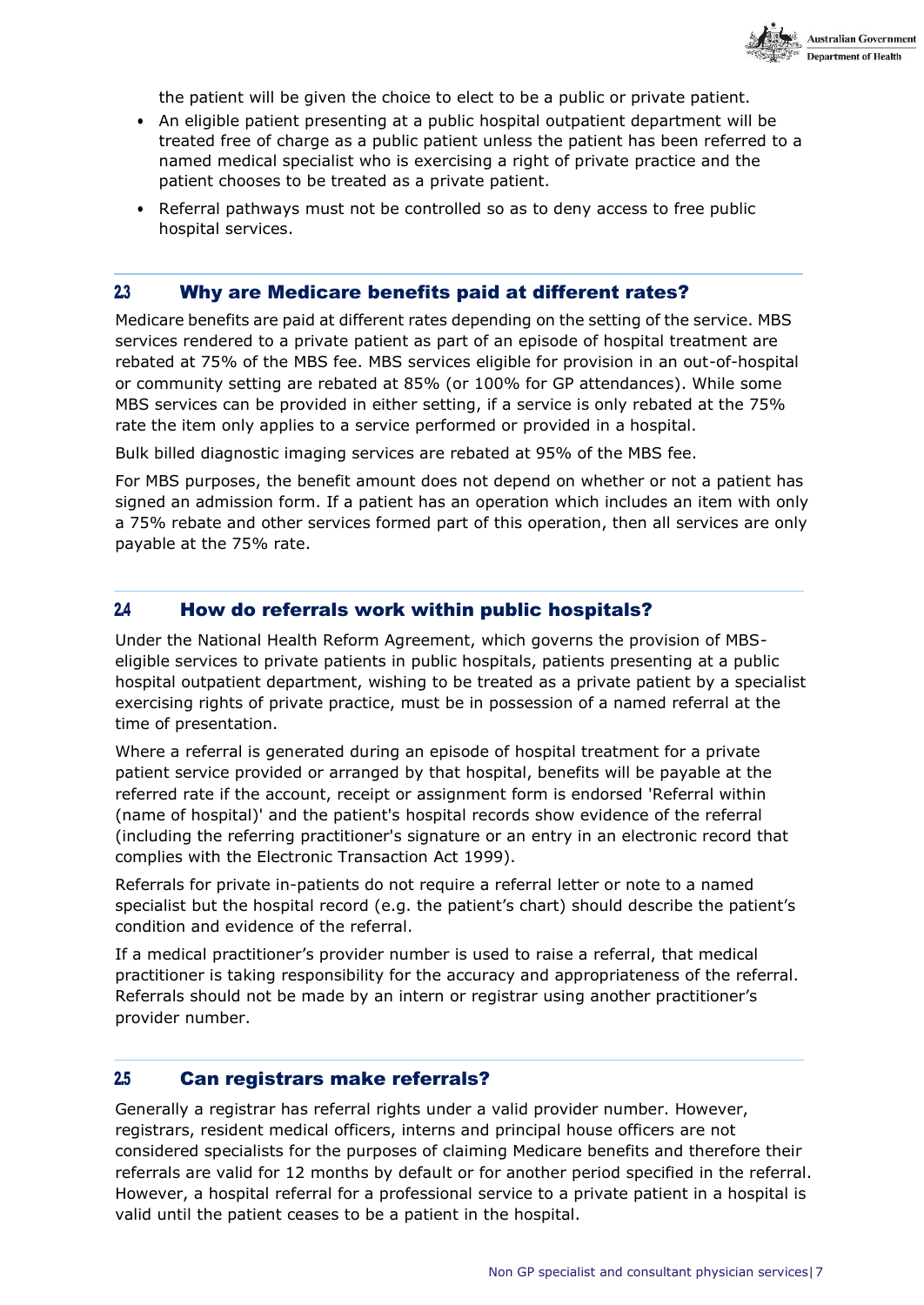

#### <span id="page-9-0"></span>2.6 How do locum arrangements apply to referrals within hospitals?

A referral is valid for the services rendered by the initial practitioner who accepts the referral, or if that practitioner is absent, doctors acting on behalf of that practitioner in a locum tenens arrangement. Medicare will recognise locum tenens arrangements and pay a benefit where a locum renders a service on behalf of the principal provider and the account documents have the word 'Locum' or the letters 'LT' to show it is a locum service. The payee in these instances is based on the arrangement for payment between the locum and principal practitioner.

New referrals are not required for locums acting for the principal practitioner according to accepted medical practice. Referrals to the principal are accepted as applying to the locum and benefits are not payable at the initial attendance rate for a locum attendance if the principal has already performed an initial attendance in respect of that referral. A referral cannot be shared or transferred to another specialist.

#### <span id="page-9-1"></span>2.7 What are the arrangements for continued specialist care following a patient's discharge from hospital?

Where a patient has received in-patient treatment as a public patient, routine and nonroutine aftercare directly related to that episode of admitted care is expected to be provided free of charge as part of the service, as required under the National Health Reform Agreement, and Medicare benefits are not payable.

It is expected that hospital patients on discharge have a discharge summary sent to their GP which includes any follow-up plans or instructions for the appropriate management of the patient's needs. The patient's general practitioner can then determine if a referral to a specialist is clinically relevant.

A hospital discharge summary is not designed to be a referral and it would not necessarily meet the requirements for a referral. Discharge summary documents support the transfer of a patient from a hospital back to the care of their nominated primary healthcare provider.

If a follow-up after discharge is a necessary component of the public hospital episode of care, and is at the recommendation of a practitioner working in the public hospital, the follow-up treatment would be considered an intrinsic part of the public hospital service and should not be billed to the MBS. If the care is considered necessary by the treating physician in a public hospital, it would not be appropriate to send the patient to their GP merely for a referral to a named specialist at the public hospital.

It is important to note that if the patient is receiving the same course of treatment that began in hospital (that is, continued care), it would not be appropriate to bill an initial attendance. The receipt by a specialist or consultant physician of a new referral for an existing patient does not necessarily indicate the commencement of a new course of treatment involving the billing of an initial attendance.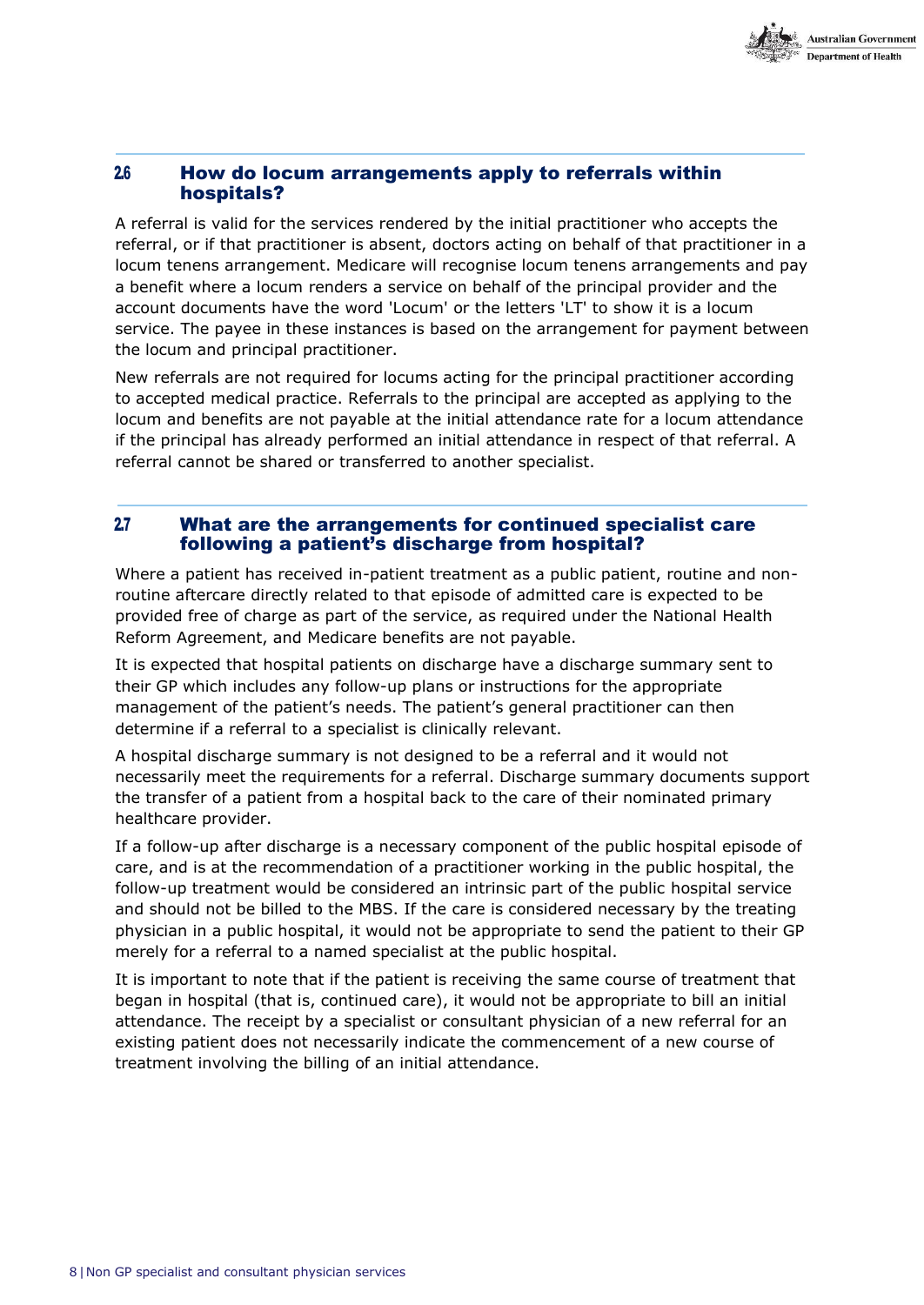## 3. Co-claiming multiple items for the same patient on the same day

### <span id="page-10-0"></span>3.1 When can I bill multiple attendance items for the same patient on the same day?

An attendance item may only be billed if a substantive attendance is clinically warranted and the relevant referral requirements are satisfied. It is a core principle of Medicare that each professional service listed in the MBS is a complete medical service. Where a listed service is also a component of a more comprehensive service covered by another item, the benefit for the latter service will cover the former.

For example, an attendance is provided before performing peritoneal dialysis under item 13112. The item descriptor for 13112 is: Peritoneal dialysis, establishment of, by abdominal puncture and insertion of temporary catheter (including associated consultation). An attendance item is not payable separately because this service is included in item 13112.

Noting these principles, Medicare benefits may be paid for more than one attendance for a patient on the same day by the same practitioner, provided the second (and any following) attendances are not a continuation of the initial or earlier attendances. The patient record should reflect all consultations and the indications for additional attendances. It can be helpful to record the times of each attendance on the account.

For example, a preliminary eye examination may be concluded with the instillation of a mydriatic agent and then an hour or so later, eye refraction is undertaken. These sessions are regarded as being one attendance for Medicare billing purposes. Further examples are the case of skin sensitivity testing, and the situation where a patient is issued a prescription for a vaccine and subsequently returns to the surgery for the injection.

Practitioners are required to satisfy themselves that each professional service they provide meets the requirements of the MBS item descriptor. They also need to exercise care to ensure that their conduct in relation to rendering services cannot be characterised as inappropriate practice i.e. practice that a practitioner's peers could reasonably conclude was unacceptable to the general body of their profession.

### <span id="page-10-1"></span>3.2 When can I bill an attendance item with a procedural item?

In general where, during the course of a single attendance by a medical practitioner both an attendance and another medical service are rendered, Medicare benefits are generally payable for both the attendance and the other service subject to certain exceptions. These exceptions reflect the principle that each service listed on the MBS is a complete medical service and a service which is intrinsic to another service should not be billed separately.

Specialists should note in particular that subsequent attendance items 105, 116, 119, 386 2806, 2814, 3010, 3014, 6019, 6052, and 16404 cannot be billed on the same day as items in MBS Group T8 (Surgical operations) which have a schedule fee equal to or greater than \$309.35. This restriction recognises that the procedural item covers any necessary consultation with the patient.

There are exceptions to this rule allowing for particular circumstances. MBS items 111, 117 and 120 provide a same-day exception and allow a subsequent attendance item to be co-claimed with a Group T8 item with a schedule fee greater than \$309.35 on the same occasion where, during the subsequent attendance, the specialist determines the need to perform an operation on the patient that had not otherwise been scheduled.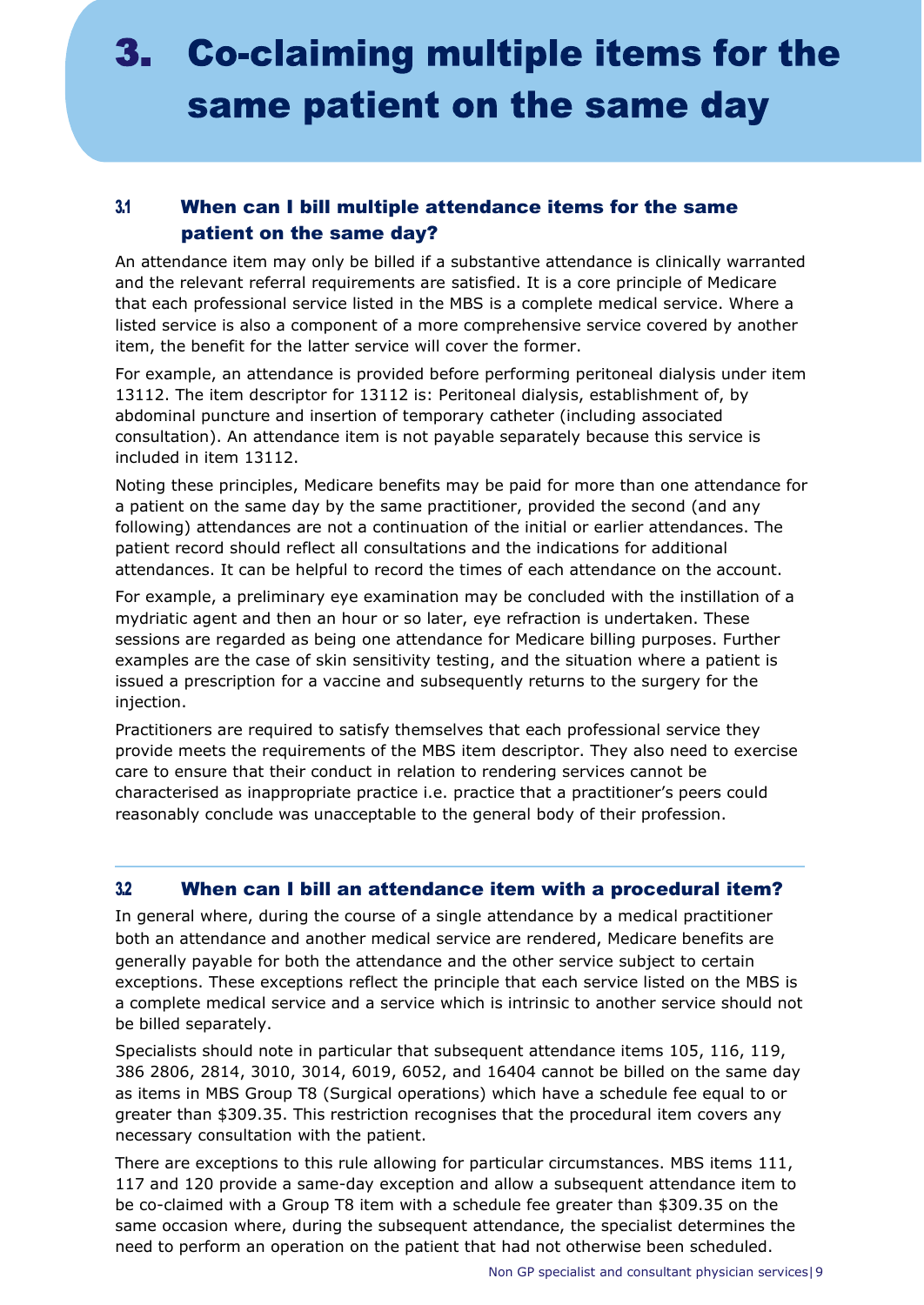

In addition, MBS item 115 is for use where there is a scheduled operation and an attendance for a matter unrelated to the booked Group T8 procedure is required. It is important that the nature of the attendance is unexpected and delay represents a clinical risk to the patient. In all situations the specialist must be satisfied that there is a clinical risk to defer the attendance for the patient at this time and patient records clearly identify why the attendance is considered necessary for the patient including the clinical risk to defer the attendance.

For example, it would not be appropriate to bill item 115 if a patient attends for the booked operation, and prior to surgery an examination is conducted relevant to performing that procedure, together with a discussion of the outcomes and aftercare. However, if the consultation extends beyond this, including for example the development of a management plan involving a broader diagnosis, prognosis, associated treatments and follow-up, then it could be appropriate to bill item 115.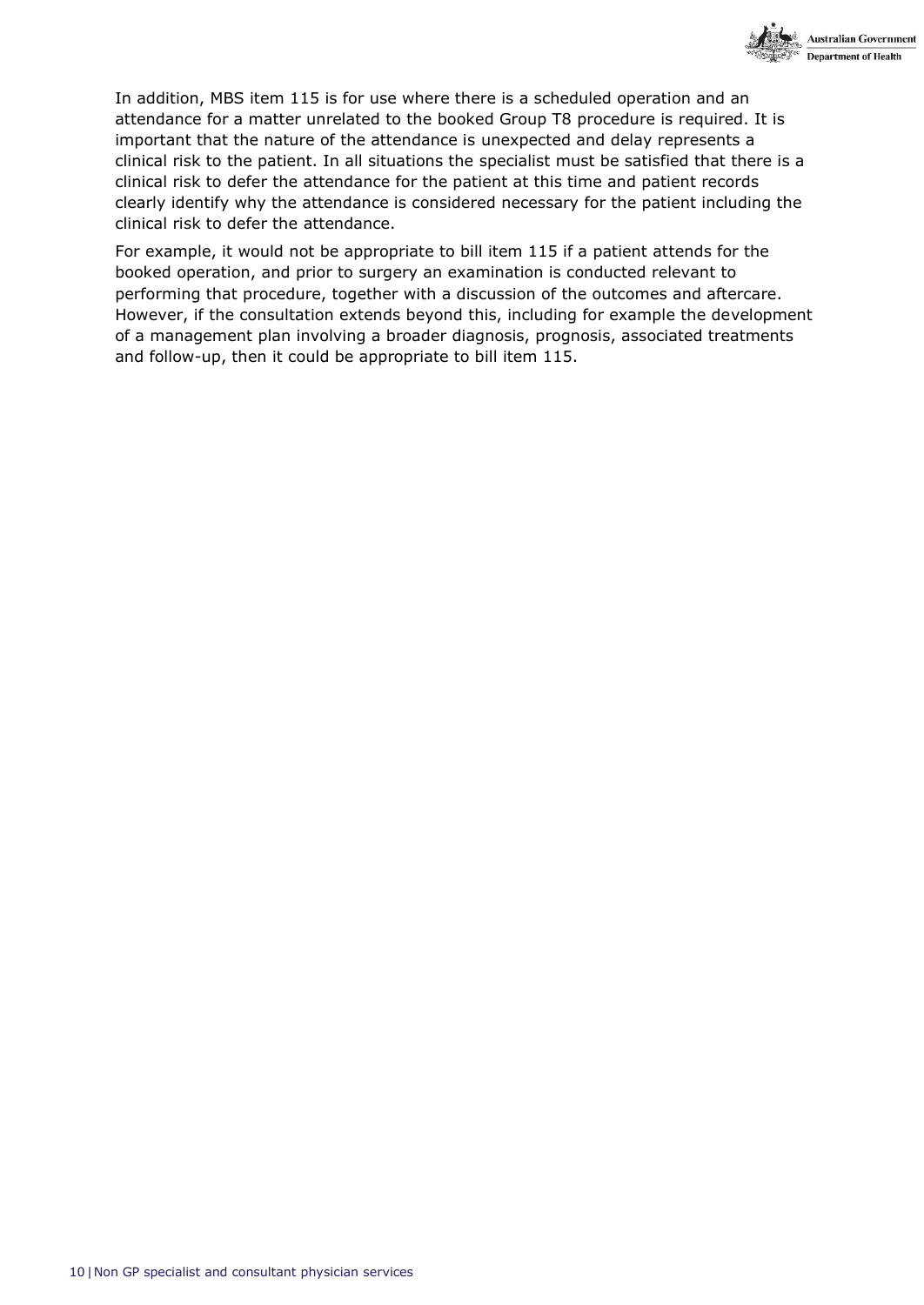

## 4. **Specialist telehealth services** (including COVID-19 services)

#### <span id="page-12-0"></span>4.1 What specialist telehealth services were available prior to the COVID-19 services?

There were a range of MBS telehealth services available prior to the introduction in March 2020 of the COVID-19 services, and these continue to be available.

Since 2011, Medicare items have been available for video attendances between specialists, including psychiatrists, and patients, for:

- patients in telehealth eligible areas throughout Australia (where there is a distance of at least 15 km between the patient and the specialist); and
- residents in eligible residential aged care facilities and patients in eligible Aboriginal Medical Services throughout Australia (regardless of location).

These services are not payable for telephone attendances and are not available to admitted hospital and hospital-in-the-home patients.

Geographic eligibility for these telehealth services via videoconferencing are determined according to the Australian Standard Geographical Classification Remoteness Area (ASGC-RA) 2006 classifications. Telehealth Eligible Areas for specialist services are all those regions that are outside a Major City (RA2-5).

A patient's geographic eligibility can be checked by using the Health Workforce Locator Map on the Department of Health DoctorConnect website at [www.health.gov.au/resources/apps-and-tools/health-workforce-locator/health](http://www.health.gov.au/resources/apps-and-tools/health-workforce-locator/health-)workforce-locator. Choose the 'ASGC Remoteness Areas Layer' 2006 and enter the address of your patient's location during the attendance.

These telehealth services via videoconferencing are billed by co-claiming a telehealth 'enabling' item with a standard attendance item. Items 99, 112, 149, 288, 389, 2820, 3015, 6016, 13210, 16399 and 17609 allow a range of existing MBS attendance items to be provided via videoconferencing. These items have a derived fee which is equal to 50% of the schedule fee for the attendance item claimed (e.g. 50% of the schedule fee for item 104) when billed with one of the associated consultation items (such as 104). A patient benefit of 85% of the derived fee is payable.

Six MBS items (113, 114, 384, 2799, 3003 and 6004) provide for an initial attendance via videoconferencing by a specialist, consultant physician, consultant occupational physician, pain medicine specialist/consultant physician, palliative medicine specialist/consultant physician or neurosurgeon where the service is 10 minutes or less.

These items are stand-alone items and do not have a derived fee (i.e. they cannot be claimed with an 'enabling' telehealth item).

There are also items for patient-end support services provided by GPs and specialists. In addition, telepsychiatry items 353 to 361 were introduced in 2002 for professional attendances by a consultant physician in the practice of their specialty of psychiatry for a referred patient located in a regional, rural or remote area (RRMA 3-7 area under the Rural Remote Metropolitan Areas classification system). It is the intention of these items that they be provided by videoconference.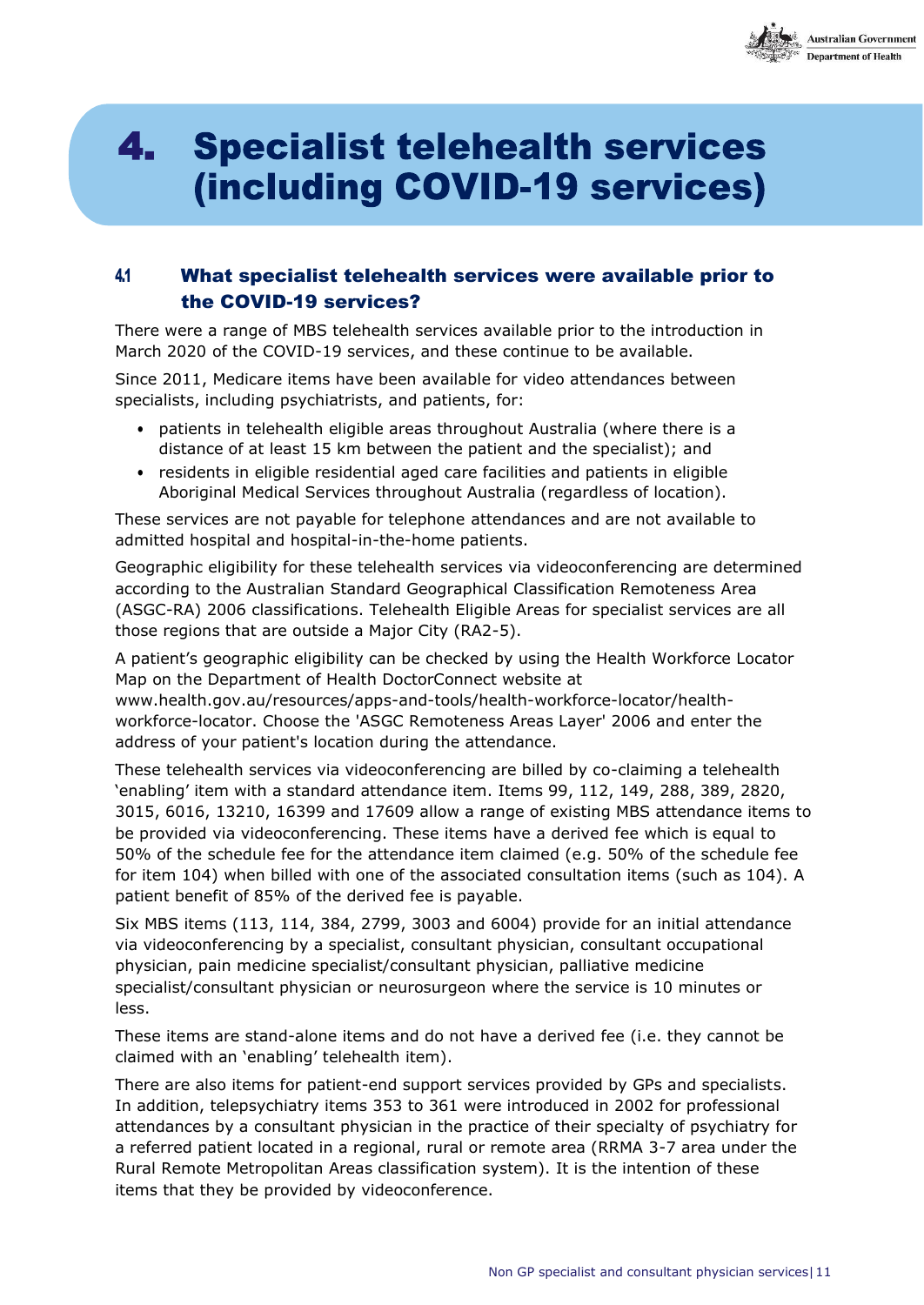

#### <span id="page-13-0"></span>4.2 What is the difference between the pre-existing telehealth services and the tele-psychiatry services?

When specialist videoconferencing telehealth items were introduced in 2011, the decision was made to retain the existing items for telepsychiatry as different patients are potentially eligible under each set of items and having both sets of items would enable the greatest number of patients in rural and remote areas to access specialist psychiatric care.

For example, geographical restrictions do not apply to patients in RACFs for the telehealth items but do apply to the telepsychiatry items.

The main difference between telepsychiatry items and telehealth items, other than patient location eligibility and the 15km distance restriction, is the provision of patientend support services funded under Medicare for the telehealth services. Patient-end services provide clinical support to the patient during a video consultation with the psychiatrist. These services may be provided by a GP, other medical practitioner, a participating nurse practitioner, a participating midwife, an Aboriginal health worker or a practice nurse.

A patient-end support service is only eligible for Medicare funding if the service provided by the psychiatrist is also an eligible MBS telehealth service. MBS funding for patient-end support services is not available for telepsychiatry items 353 to 361.

The decision as to whether the patient requires clinical support at the patient end of the psychiatry service is based on whether this support is necessary for the provision of the psychiatry service. This is a clinical decision for the specialist in consultation with the patient.

There are a range of time-tiered items for patient-end support services in various settings including, consulting rooms, other than consulting rooms, eligible residential aged care services and Aboriginal Medical Services. The supporting health practitioner must be present with the patient during part or all of the attendance in order to bill an appropriate time-tiered MBS item. See MBS notes AN.0.67, AN.7.26 and MN.12.5 for further information on the support items available for the GP, other medical practitioners and other eligible health professionals at [www.mbsonline.gov.au](http://www.mbsonline.gov.au/)

The supporting health practitioner attending at the patient end of the video attendance does not need to be present for the entire attendance, only as long as is clinically necessary—this can be determined with the specialist. The MBS item billable for the supporting health practitioner will be determined by the total time spent assisting the patient. This time does not need to be continuous.

Specialist telehealth services can also be provided to patients when there is no patientend support service provided.

Further information on these psychiatrist attendances via videoconferencing is provided in MBS explanatory note AN.0.68 and the telepsychiatry attendances in note AN.0.59, both available at [www.mbsonline.gov.au.](http://www.mbsonline.gov.au/)

### <span id="page-13-1"></span>4.3 What are the differences between the pre-existing telehealth services and the new COVID-19 telehealth and telephone services?

In response to the COVID-19 pandemic, the Australian Government introduced a number of new MBS services. New MBS attendance items, as well as new pathology items, have been introduced to allow doctors and other health professionals to deliver services via telehealth and telephone.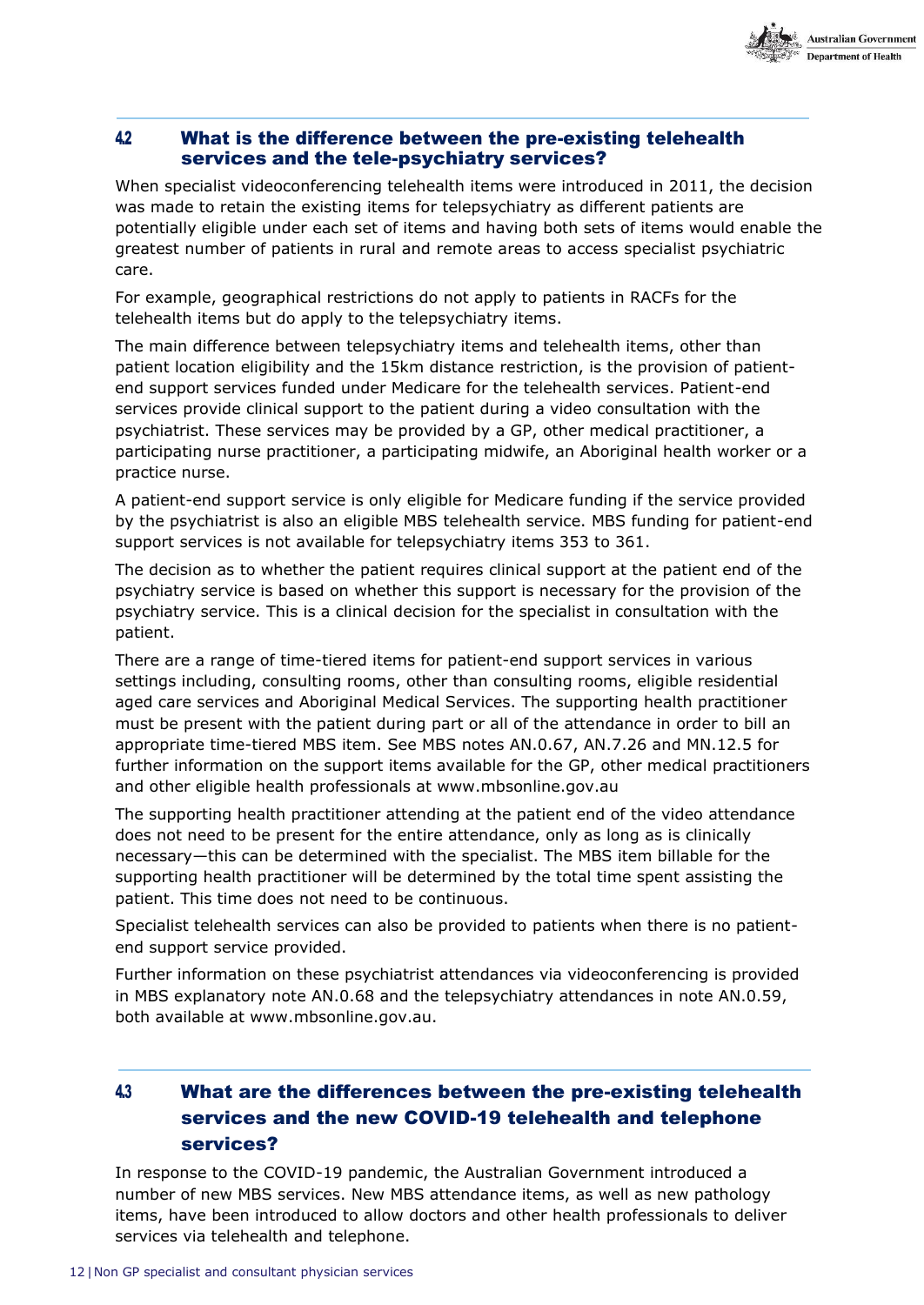

#### The attached link to MBS Online provides fact sheets on these services: [www.mbsonline.gov.au/internet/mbsonline/publishing.nsf/Content/Factsheet-TempBB](http://www.mbsonline.gov.au/internet/mbsonline/publishing.nsf/Content/Factsheet-TempBB)

Pre-existing specialist telehealth services, which were available prior to the COVID-19 items, are only payable for video attendances and not for telephone attendances.

The eligible patient location for these pre-existing telehealth services is determined according to the Australian Standard Geographical Classification Remoteness Area (ASGC-RA) classifications 2006. Telehealth eligible areas are those regions that are outside a Major City (RA2-5). You can check if a location is telehealth eligible by using the Health Workforce Locator Map on the Department of Health DoctorConnect website at [www.health.gov.au/resources/apps-and-tools/health-workforce-locator/health](http://www.health.gov.au/resources/apps-and-tools/health-workforce-locator/health-)workforce-locator. Choose the 'ASGC Remoteness Areas Layer' 2006 and enter the address of your patient's location during the attendance.

Patients must be located in a telehealth-eligible area at the time of the attendance and if the patient is located at their home address at the time of the attendance then this must be in an eligible telehealth area. In addition, the specialist and the patient are required to be at least 15km apart by road at the time of the attendance.

These restrictions do not apply to the COVID-19 telehealth services. In addition, while MBS telehealth services are historically videoconference services only, and this remains the preferred approach for substituting a face-to-face consultation, in response to the COVID-19 pandemic, providers are also able to offer audio-only services via telephone if video is not available.

Please check MBS Online [\(www.mbsonline.gov.au\)](http://www.mbsonline.gov.au/) regularly for any further policy announcements in relation to the COVID-19 pandemic.

### <span id="page-14-0"></span>4.4 Can a practitioner bill a COVID-19 initial specialist consultation by videoconference or telephone (item 91822 or 91832) and then a face-to-face initial specialist consultation (item 104)?

No. An initial specialist attendance item is only payable once in a single course of treatment, regardless of the method by which the attendance is delivered. Where an initial attendance has already been claimed for an existing patient during the same course of treatment, another is not payable. For more on initial attendances and a single course of treatment please refer to MBS explanatory note GN.6.16 which can be viewed on MBS Online by using the search function.

### <span id="page-14-1"></span>4.5 If a patient is eligible for the pre-existing specialist telehealth service, can a practitioner bill these items instead of the COVID-19 specialist telehealth item?

The pre-existing telehealth items are specifically intended to improve access to specialist services for patients in rural and remote areas. The new COVID-19 telehealth items are intended to continue access to essential care where the patient or the provider are unable to attend a face-to-face service due to the COVID-19 pandemic.

Providers are expected to bill the MBS item which best describes the service provided, noting that all requirements of the item, as set out in the descriptor and any associated explanatory notes, must be fully met. It should be noted that there are geographical and distance restrictions on the pre-existing telehealth items, which includes the requirement for the patient to be at least 15km by road from the provider and in a telehealth-eligible area at the time of the service.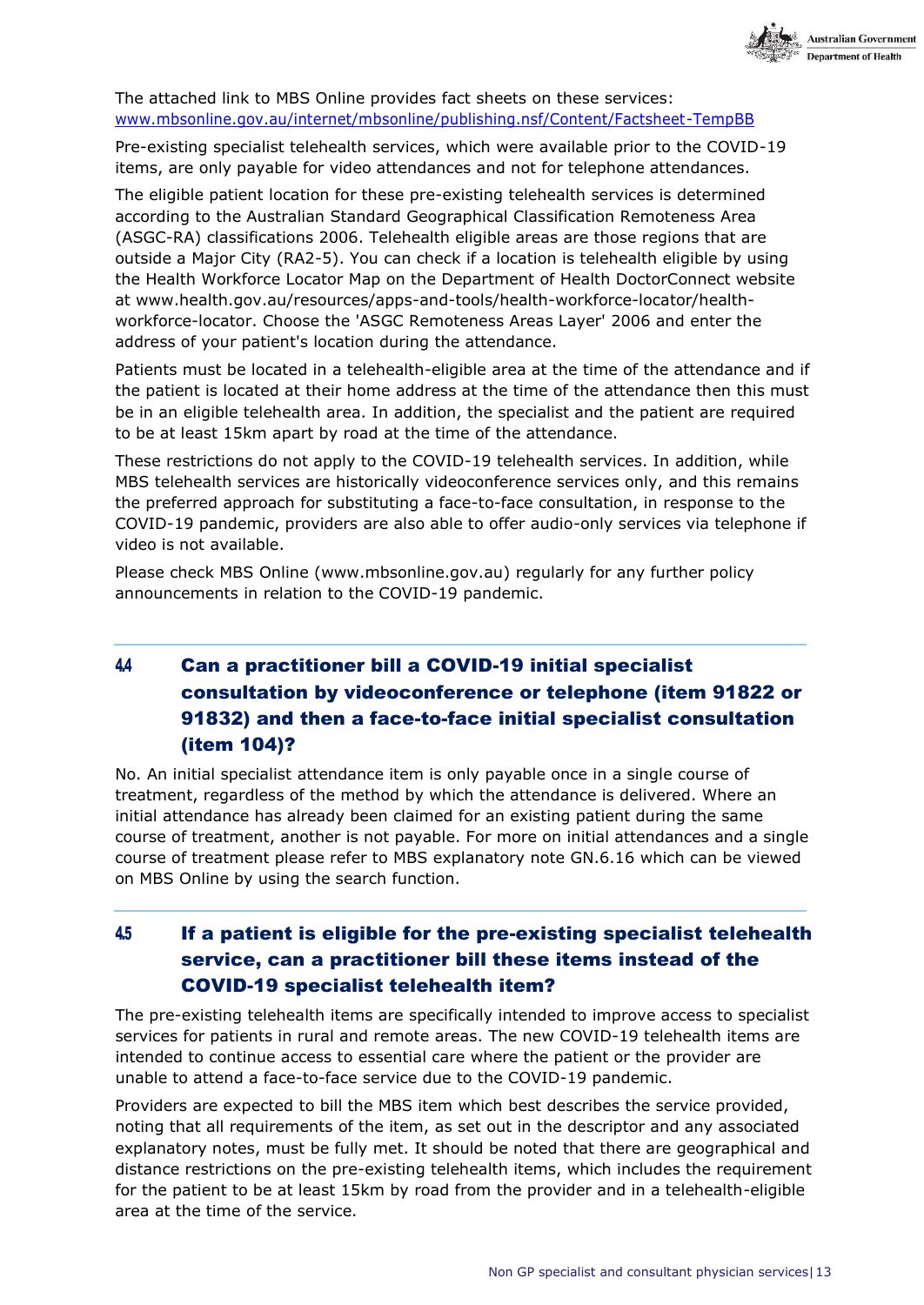

For the pre-existing specialist telehealth items, such as item 99 or 112, a telehealth eligible area is determined according to the Australian Standard Geographical Classification Remoteness Area (ASGC-RA) classifications 2006. Telehealth eligible areas are those regions that are outside a Major City (RA2-5). A patient's geographic eligibility can be checked by using the Health Workforce Locator Map on the Department of Health DoctorConnect website at [www.health.gov.au/resources/apps-and-tools/health](http://www.health.gov.au/resources/apps-and-tools/health-workforce-locator/health-workforce-locator)[workforce-locator/health-workforce-locator.](http://www.health.gov.au/resources/apps-and-tools/health-workforce-locator/health-workforce-locator) Choose the 'ASGC Remoteness Areas Layer' 2006 and enter the address of your patient's location during the attendance.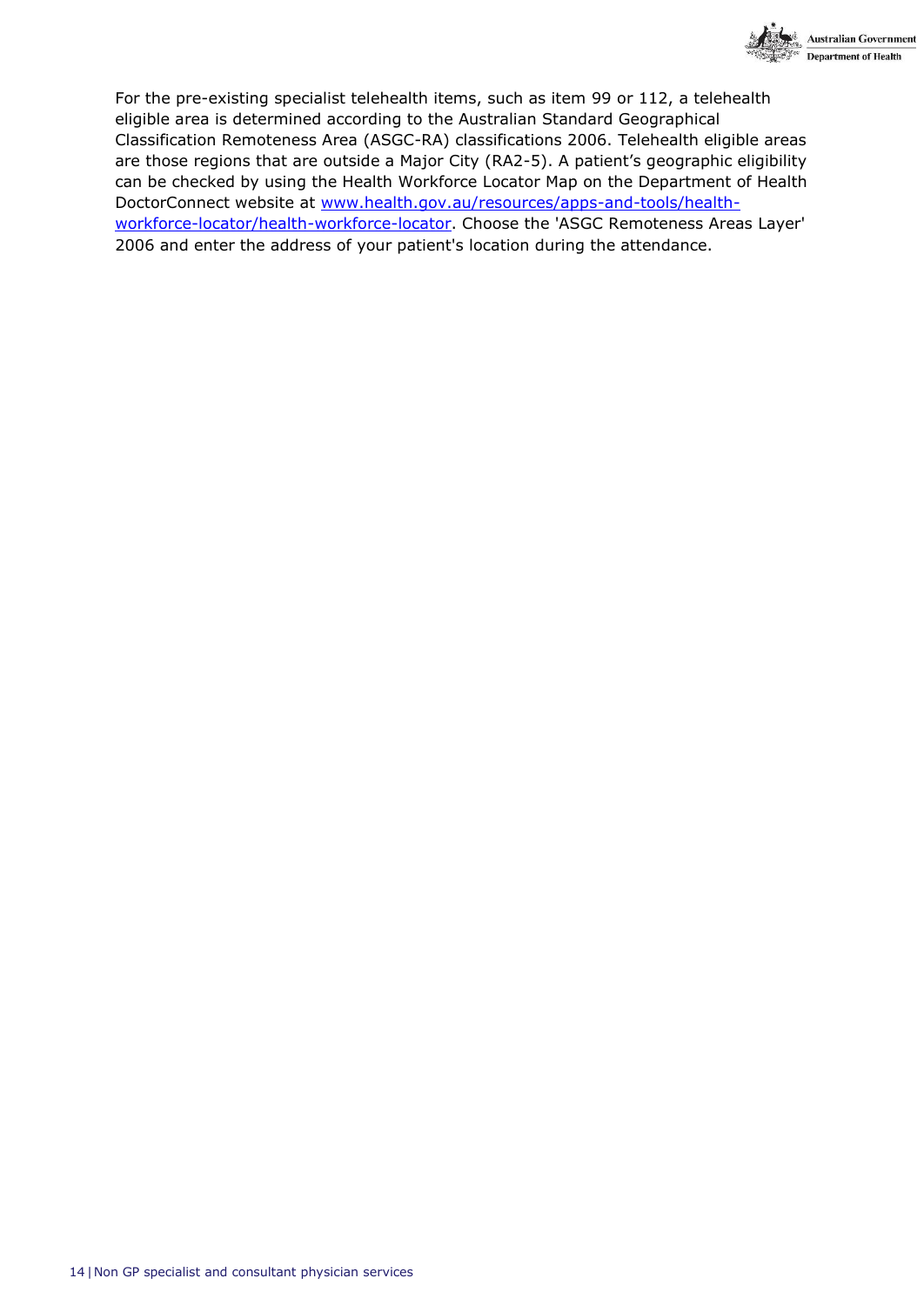

## **5 Consultant physician treatment** and management plans

#### <span id="page-16-0"></span>5.1 When can I bill items 132 and 133?

Item 132 is a referred service at the request of a referring practitioner and provides for a comprehensive initial assessment by a consultant physician of a patient with at least two morbidities, which may include complex congenital, developmental and behavioural disorders, requiring the preparation of a treatment and management plan of significant complexity. This item is intended to facilitate the complex management of patients by the referring practitioner by providing them with a treatment and management plan that facilitates clear and effective management.

The referral should specify that such a plan is required, to ensure the receiving consultant physician is aware of the purpose of the service. The consultant physician cannot assume the referring practitioner is requesting a comprehensive assessment with a treatment and management plan, instead of routine/ongoing care under consultant physician attendance items such as item 110.

The item has a minimum time requirement of 45 minutes, may only be billed once in any 12-month period, and will require the receipt of a new referral if a new plan is necessary. A referral for a new plan would generally be required where the patient's condition or care requirements have changed and this necessitates a new plan and the billing of item 132.

Item 132 is not intended for routine use.

Where a consultant physician is caring for a patient in a regular capacity, MBS items 110 (for an initial attendance), and 116 or 119 (for subsequent attendances) should be used. Items 110, 116 or 119 are not payable if provided on the same day to the same patient as item 132 or 133.

An indefinite referral does not allow a consultant physician to bill a new item 132, even after 12 months has elapsed. This is because item 132 covers an initial assessment and there can only be one initial assessment in a 'single course of treatment'.

MBS item 133 provides for a subsequent attendance in a single course of treatment for the detailed review of a treatment and management plan developed under item 132 which has been claimed in the previous 12 months. This service is intended for use in the event of a change to the circumstances or condition of the patient which requires a modified treatment and management plan to be provided to the referring practitioner.

This review may be instigated by the referring practitioner, or the need for a review may have been noted by the consultant physician in the plan. The review consultation has a minimum time requirement of 20 minutes and is only payable twice in any 12-month period. For example, if 132 was claimed on 1/1/2020 and again on 1/1/2021, and item 133 was claimed on 1/6/2020 and again on 1/11/2020, item 133 is not payable again until 1/6/2021 as two item 133s have already been claimed in the past 12-month period. Should further review/s of the consultant physician treatment and management plan be required, the appropriate item for such service/s is item 116.

<span id="page-16-1"></span>Item 133 is not intended for routine use.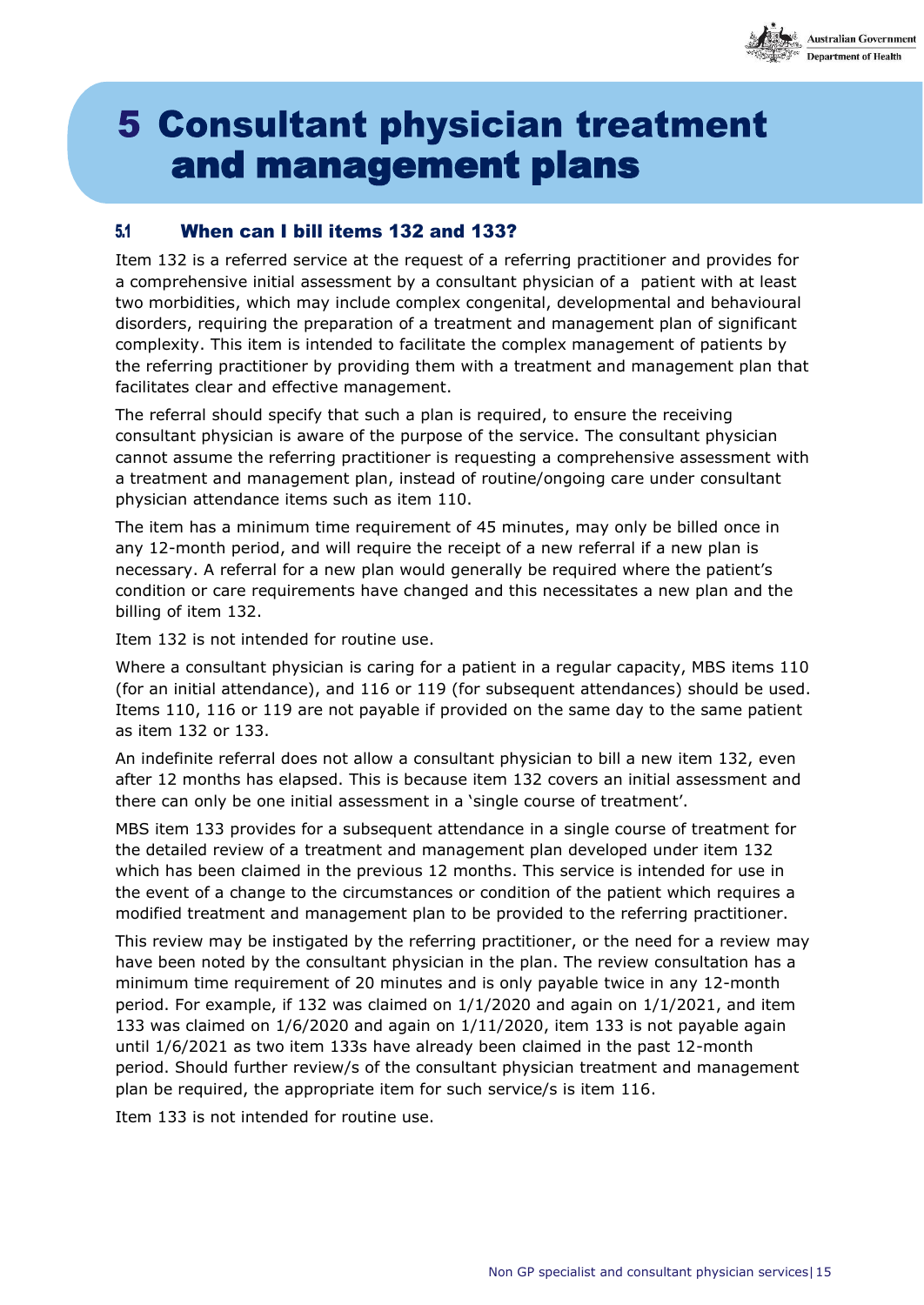

#### <span id="page-17-0"></span>5.2 When can I bill items 135 and 132?

MBS item 135 is a referred service at the request of the patient's usual practitioner and provides for assessment, diagnosis and the creation of a detailed treatment and management plan by a consultant physician in paediatrics. It has a minimum time requirement of 45 minutes. This item provides for early diagnosis and treatment of autism or other pervasive development disorder (PDD) for children aged under 13 years, and provides access to Medicare allied health services for the treatment of autism or other PDD. This item is payable once per patient per lifetime.

Item 135 is provided in consulting rooms or a hospital and is not payable where item 137, 139 or 289 has been claimed for the same patient.

It is preferable that a child has only one management plan in place for the treatment of their condition. However, where the referring practitioner is of the clinical opinion that the patient requires a separate treatment and management plan through item 132, for a condition which cannot be appropriately managed under item 135, item 132 can be billed provided a referral for this plan has been received and all the requirements of the item have been met and the service is clinically relevant.

#### 5.3 When can I bill items 137 and 132?

Item 137 is a referred service at the request of a referring practitioner and provides for the assessment, diagnosis and preparation of a treatment and management plan, by a specialist or consultant physician, for a child aged under 13 years with an eligible disability The item has a minimum time requirement of 45 minutes and is payable once per patient per lifetime. This item is provided in consulting rooms or a hospital and is not payable where item 135, 139 or 289 has been paid for the same patient.

It is preferable that a child has only one management plan in place for the treatment for their condition. However, where the referring practitioner is of the clinical opinion that the patient requires a separate treatment and management plan through item 132, for a condition which cannot be appropriately managed under item 137, item 132 can be billed provided a referral for this plan has been received and all the requirements of the item have been met and the service is clinically relevant.

#### <span id="page-17-1"></span>5.4 When can I bill items 141 and 132?

Items 141 and 145 are referred services by the patient's GP or a nurse practitioner to a consultant physician or specialist in the specialty of geriatric medicine. These items provide for the comprehensive assessment of, and the development of a treatment and management plan for, frail older patients, older than 65, with complex, often interacting medical, physical and psychosocial problems who are at significant risk of poor health outcomes. This service provides for the development of a holistic plan that delivers optimal patient-centred care where a patient has complex medical problems that may be treated by multiple practitioners.

These items and item 143 (review of plan) are intended to facilitate the complex management of patients by GPs by providing them with a treatment and management plan that facilitates clear and effective management. The referral should specify that such a plan is required to ensure that the receiving practitioner is aware of the purpose of the service. The receiving practitioner cannot assume the referring practitioner is requesting a comprehensive assessment with a treatment and management plan, instead of routine care. The GP must specify in the referral that the service is for the provision of this plan in order for the service to be billed.

Item 141 is provided in consulting rooms or a hospital and item 145 at a place other than consulting rooms or hospital. Both have a time requirement of more than 60 minutes and can only be claimed once in a 12-month period for the same patient by the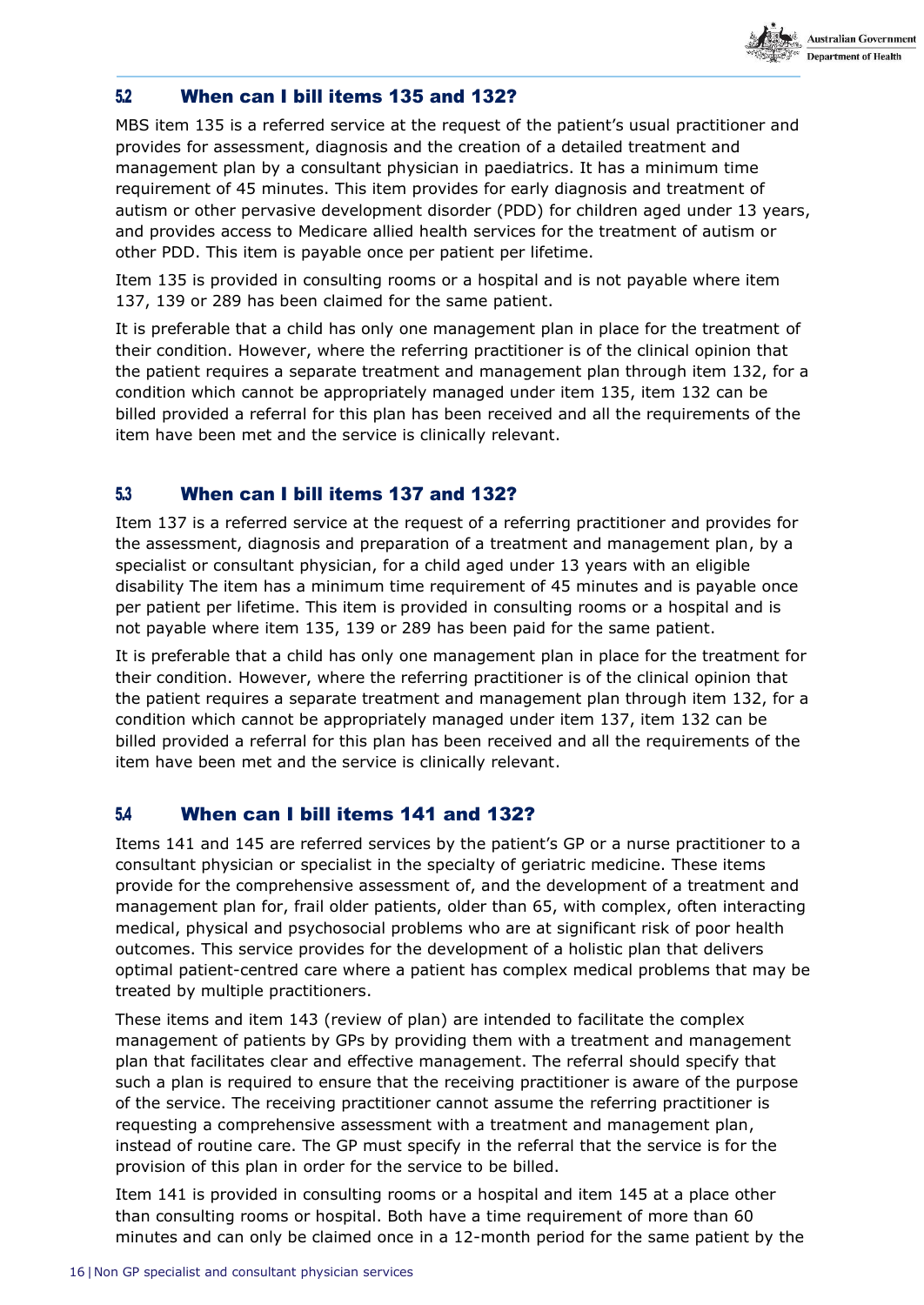

same practitioner. These items are not payable where either has been provided to the same patient by the same practitioner in the preceding 12 months.

Items 132 and 133 are not intended to be billed in addition to items 141/145 and 143 for the same patient by the same practitioner, as this could be considered a duplication of services and may be characterised as inappropriate practice i.e. practice that a

practitioner's peers could reasonably conclude was unacceptable to the general body of their profession. Explanatory note AN.0.26 provides advice on geriatric items that may be a useful reference, available at MBS Online.

Items 141 and 145 are not intended for routine use.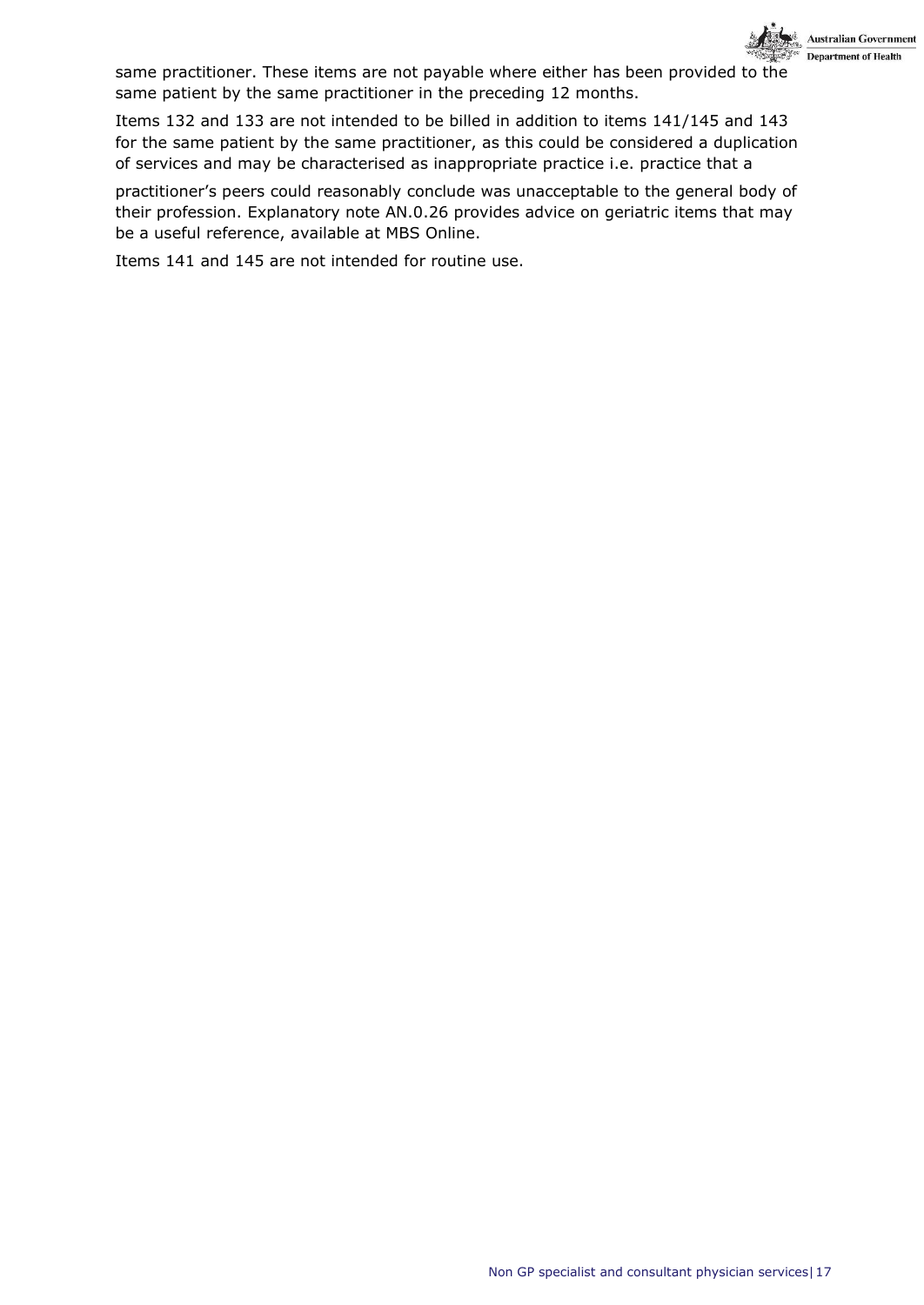

## **6. Case conferences**

#### <span id="page-19-1"></span><span id="page-19-0"></span>6.1 What are the MBS arrangements for case conferences by specialists, consultant physicians and consultant psychiatrists?

Case conferences are multidisciplinary team meetings to encourage clinically relevant participation in determining and developing a management plan for an individual patient. Medicare benefits are not payable for a general discussion amongst health professionals on multiple patients.

The appropriate case conference item will depend on the practitioner providing the service, patient eligibility and the clinical scenario. Please see references to the relevant MBS explanatory notes for guidance on item requirements. MBS explanatory notes are available at [www.mbsonline.gov.au b](http://www.mbsonline.gov.au/)y using the reference provided in the search function (e.g. AN.0.51).

All requirements of the item descriptor must be satisfied for services to be payable. These include the number of formal care providers required to participate, time requirements and reporting requirements. The practitioner organising and co-ordinating the conference is responsible for inviting participates to attend. A patient (and/or their informal carer or agent) may attend a case conference, but cannot be counted toward the minimum number of participants. Formal care providers may include, but are not limited to, allied health professionals, community service providers, and the patient's usual GP. Attending non-treating clinicians, allied health providers and support staff are not eligible to bill for these services.

Patient consent to the case conference must be obtained before the conference is conducted. This provides an opportunity for the patient to discuss up-to-date medical history, diagnoses and care preferences. It also allows the patient to specify what information they agree to be released at the forthcoming conference. The patient should be advised if there will be an out-of-pocket charge for the conference. The consent of the patient or the patient's agent must be noted in the patient's file.

Each billing practitioner must ensure that their patient is informed that a charge will be incurred for the case conference for which a Medicare benefit will be payable.

MBS case conferences include the following:

- Six consultant physician community case conference items, with durations of 15 to 30 minutes, 30 to 45 minutes and at least 45 minutes, including items for organisers and participants. See MBS note AN.0.51.
- Six consultant physician discharge case conference items, with durations of 15 to 30 minutes, 30 to 45 minutes and at least 45 minutes, including items for organisers and participants. See MBS note AN.0.51.
- Two specialist/consultant physician case conference items for patients with cancer, including items for organisers and participants. See MBS note AN.0.65.
- Twelve pain medicine case conference items, with durations of 15 to 30 minutes, 30 to 45 minutes and at least 45 minutes, including items for discharge and community conferences, and for organisers and participants. See MBS note AN.0.58.
- Twelve palliative medicine case conference items, with durations of 15 to 30 minutes, 30 to 45 minutes and at least 45 minutes, including items for discharge and community conferences, and for organisers and participants. See MBS note AN.0.58.
- One geriatric and rehabilitation medicine case conference item to coordinate a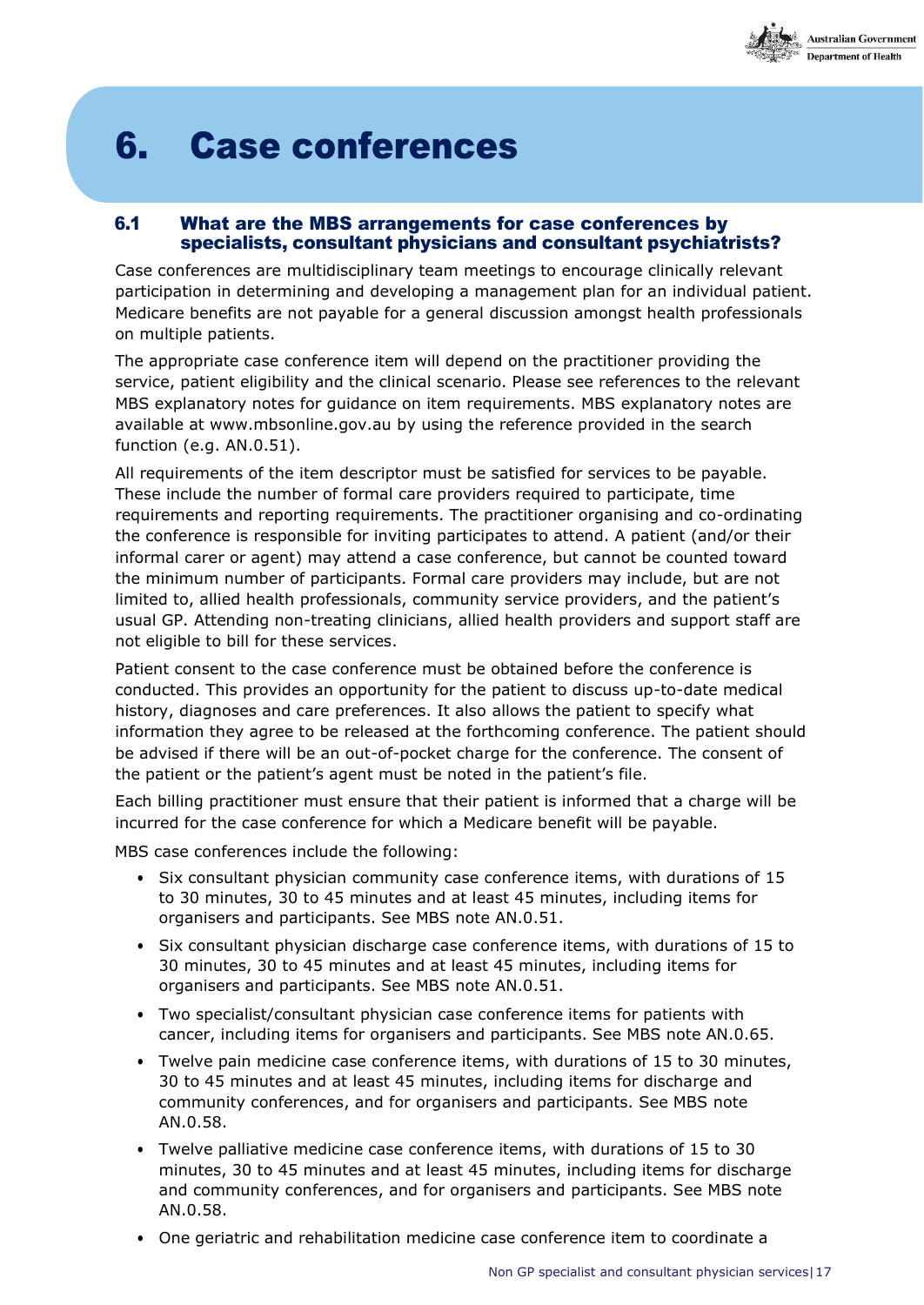

case conference of at least 10 minutes but less than 30 minutes. See MBS note AN.0.63.

- Eight addiction medicine community case conference items, with durations of less than 15 minutes, 15 to 30 minutes, 30 to 45 minutes and at least 45 minutes, including items for organisers and participants. See MBS note AN.0.51.
- Eight sexual health medicine community case conference items, with durations of less than 15 minutes, 15 to 30 minutes, 30 to 45 minutes and at least 45 minutes, including items for organisers and participants. See MBS note AN.0.51.
- Two TAVI case conference items, including items for coordinating and attending. See MBS note AN.33.1
- Six consultant psychiatrist case conference items. See MBS explanatory note AN.0.62.